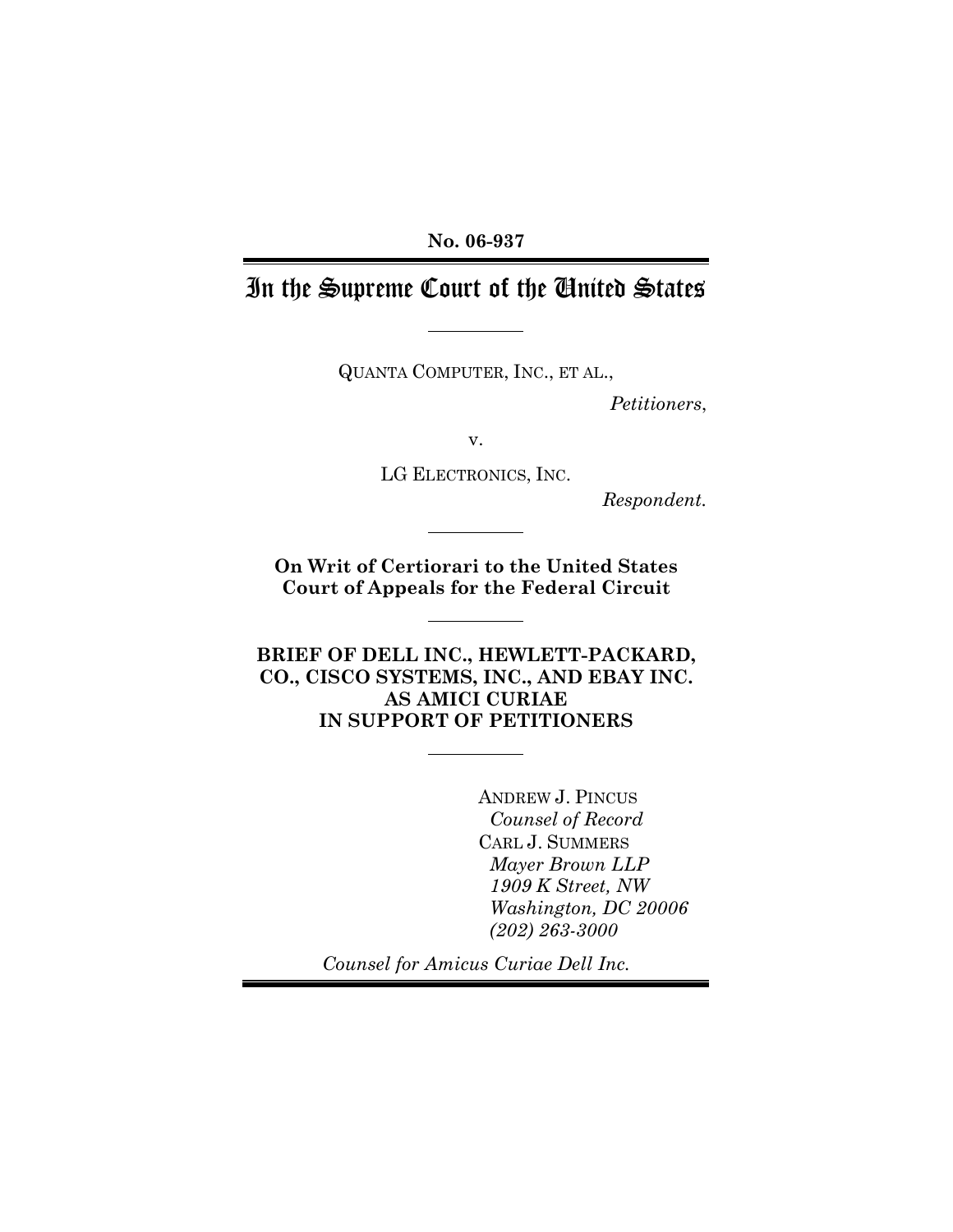# TABLE OF CONTENTS

| INTEREST OF THE AMICI CURIAE 1                                                                                                                                                                       |
|------------------------------------------------------------------------------------------------------------------------------------------------------------------------------------------------------|
|                                                                                                                                                                                                      |
|                                                                                                                                                                                                      |
| I. THE EXHAUSTION DOCTRINE BARS<br>INFRINGEMENT CLAIMS AGAINST<br>THE PURCHASER IN AN AUTHORIZED<br><b>SALE OF AN ARTICLE THAT</b>                                                                   |
| A. Patent Owners Can And Do Realize The<br><b>Full Economic Value Of Their Patents</b>                                                                                                               |
| B. The Federal Circuit's Novel "Optional"<br><b>Exhaustion</b> " Doctrine Would Encourage<br>The Assertion Of Abusive Infringement<br>Claims Against Downstream<br>Purchasers Of Patented Products12 |
| C. Patent Owners Can Enforce Conditions<br>On A Sale Through Contract Law, And<br>Should Not Be Given The Added<br>Coercive Power Of Patent Law. 22                                                  |
| II. THERE IS NO EXCEPTION TO THE<br><b>EXHAUSTION DOCTRINE FOR</b><br>METHOD CLAIMS ASSOCIATED WITH                                                                                                  |
|                                                                                                                                                                                                      |

i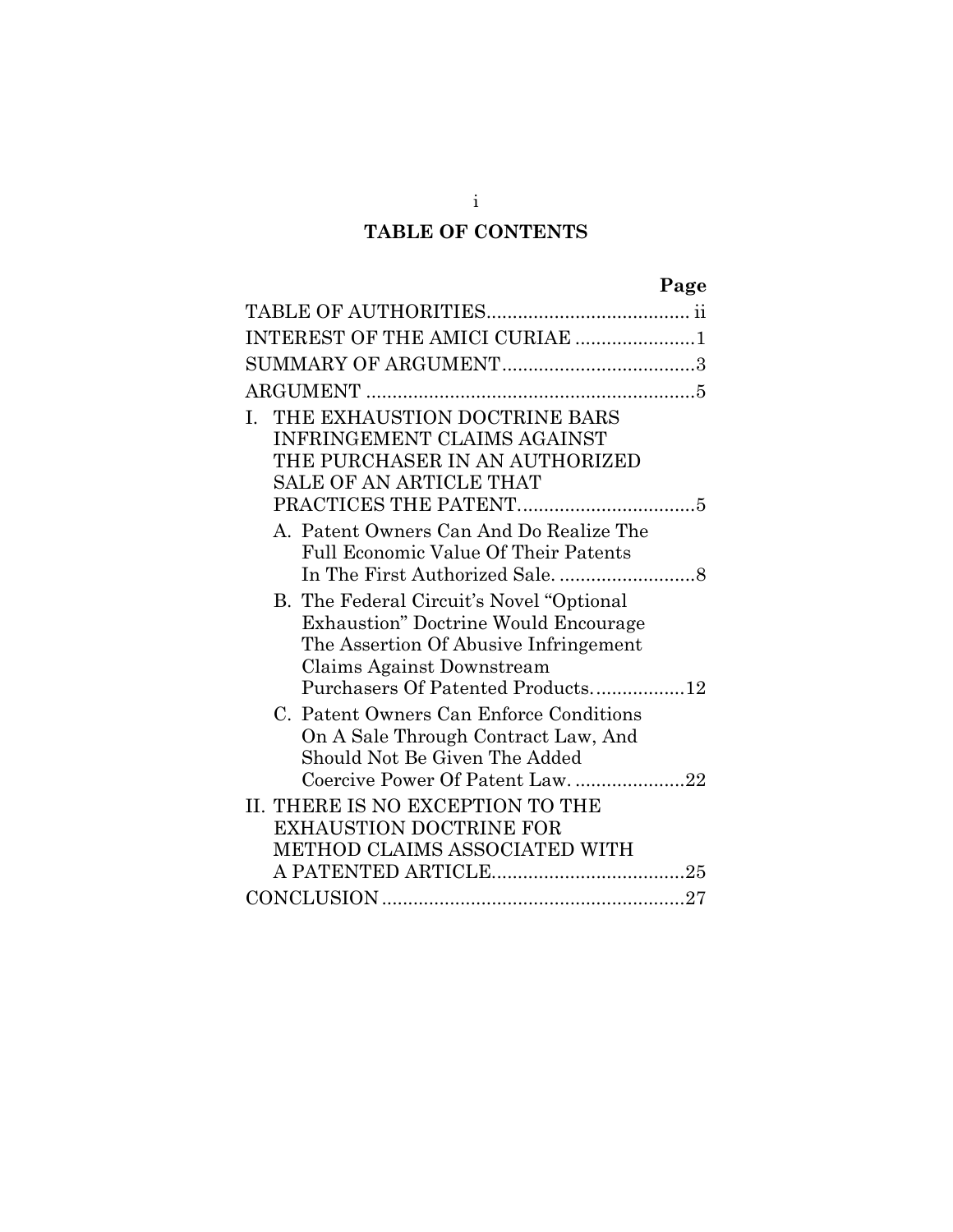# TABLE OF AUTHORITIES

Page(s)

## CASES

# CONSTITUTIONS AND STATUTES

# MISCELLANEOUS

| Am. Intellectual Prop. Law Ass'n, REPORT OF |  |
|---------------------------------------------|--|
|                                             |  |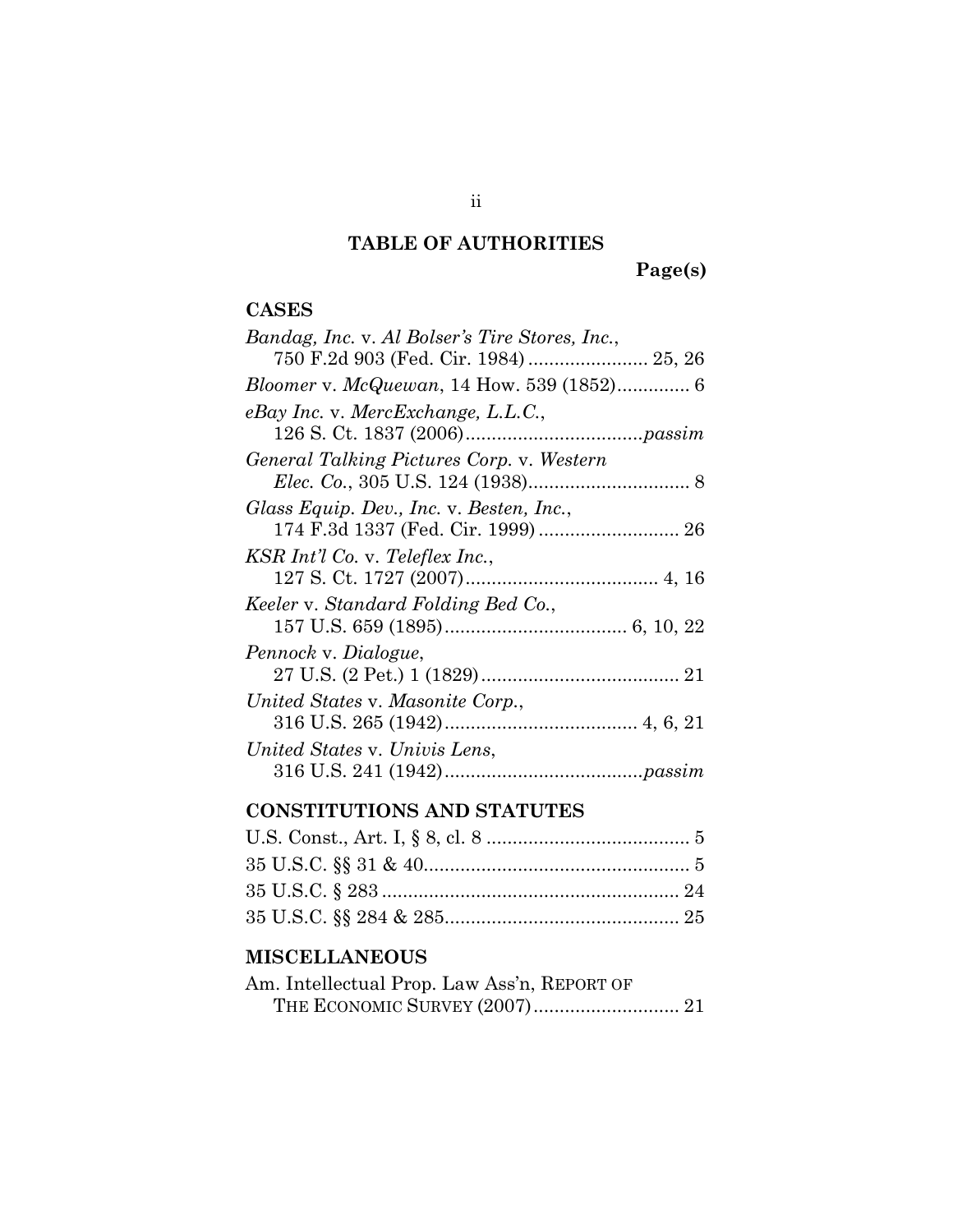# TABLE OF AUTHORITIES—continued

# Page(s)

| James Bessen & Michael J. Meurer, Lessons          |
|----------------------------------------------------|
| for Patent Policy from Empirical Research          |
| on Patent Litigation, 9 LEWIS & CLARK L.           |
|                                                    |
| Fed. Trade Comm'n, TO PROMOTE INNOVATION:          |
| THE PROPER BALANCE OF COMPETITION AND              |
| PATENT LAW AND POLICY (Oct. 2003) passim           |
| Glen Fest, <i>Patently Unaware</i> , Bank Technol- |
| ogy News (April 2006) (available at                |
|                                                    |
| Bronwyn H. Hall & Rosemarie Ham Ziedonis,          |
| The Patent Paradox Revisited: An Empiri-           |
| cal Study of Patenting in the U.S. Semi-           |
| conductor Industry, 1979–1995, 32 RAND J.          |
|                                                    |
| Matt Hines, Graphics Patent Suit Targets           |
| Dell, Others, CNET News.com                        |
| $(Apr. 23, 2004)$ (available at                    |
|                                                    |
| Adam B. Jaffe & Josh Lerner, INNOVATION AND        |
|                                                    |
| Peter Judge, Wi-Fi world under threat from         |
| Symbol patent: Wireless vendor to seek li-         |
| cense fees from all Wi-Fi equipment ven-           |
| dors, Techworld.com (Sep. 23, 2004) (avail-        |
|                                                    |
| Mark A. Lemley & Kimberly A. Moore, <i>Ending</i>  |
| Abuse of Patent Continuations, 84 B.U. L.          |
|                                                    |

iii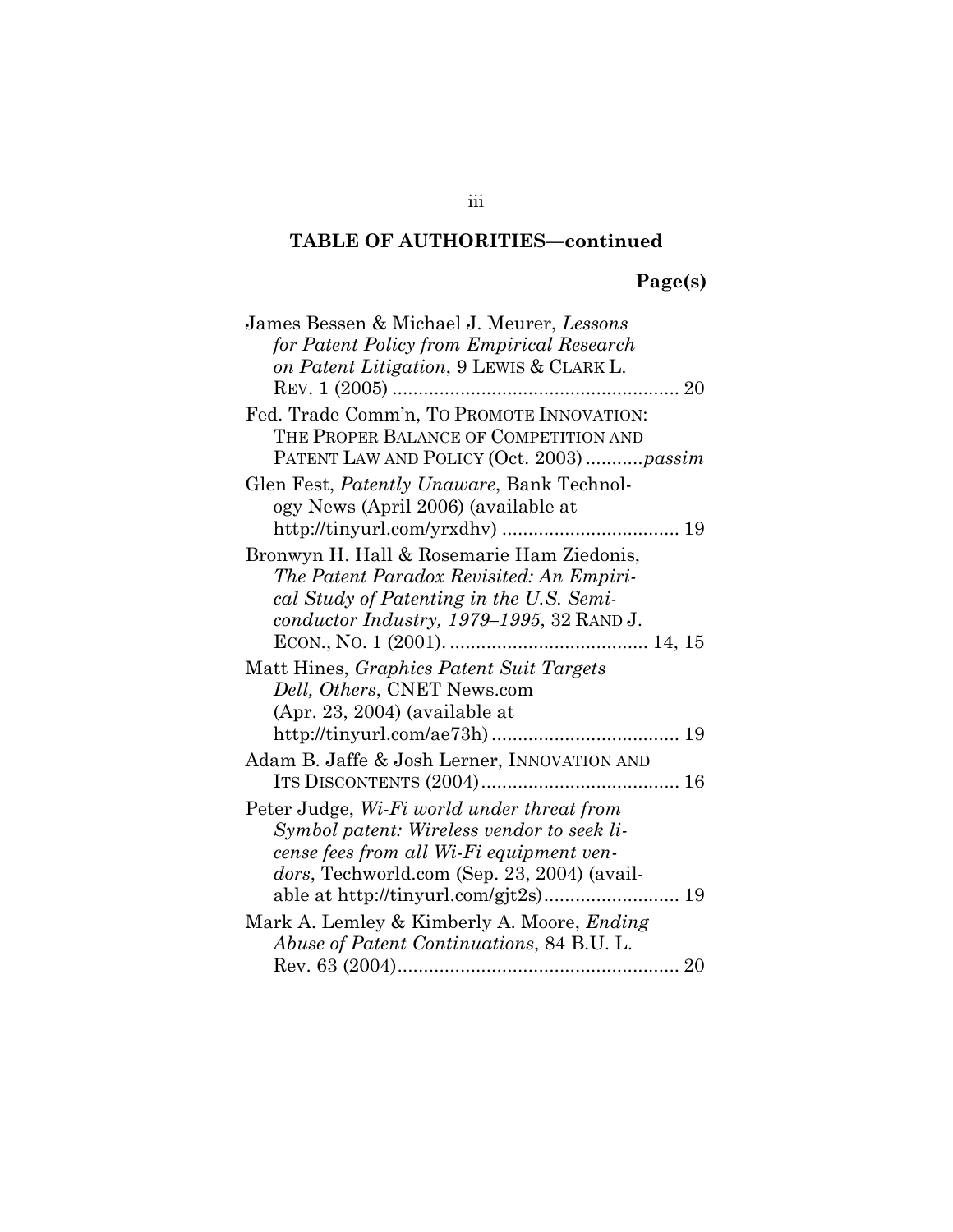# TABLE OF AUTHORITIES—continued

# Page(s)

| Nat'l Research Council for the Nat'l Acad-<br>emies, A PATENT SYSTEM FOR THE 21ST<br>CENTURY (Stephen A. Merrill et al. eds.,                                                           |  |
|-----------------------------------------------------------------------------------------------------------------------------------------------------------------------------------------|--|
|                                                                                                                                                                                         |  |
| PriceWaterhouseCoopers, 2006 Patent and                                                                                                                                                 |  |
| Carl Shapiro, Navigating the Patent Thicket:<br>Cross Licenses, Patent Pools, and Standard<br><i>Setting, in</i> 1 Innovation Policy and the<br>Economy 119 (Adam B. Jaffe et al. eds., |  |
|                                                                                                                                                                                         |  |

iv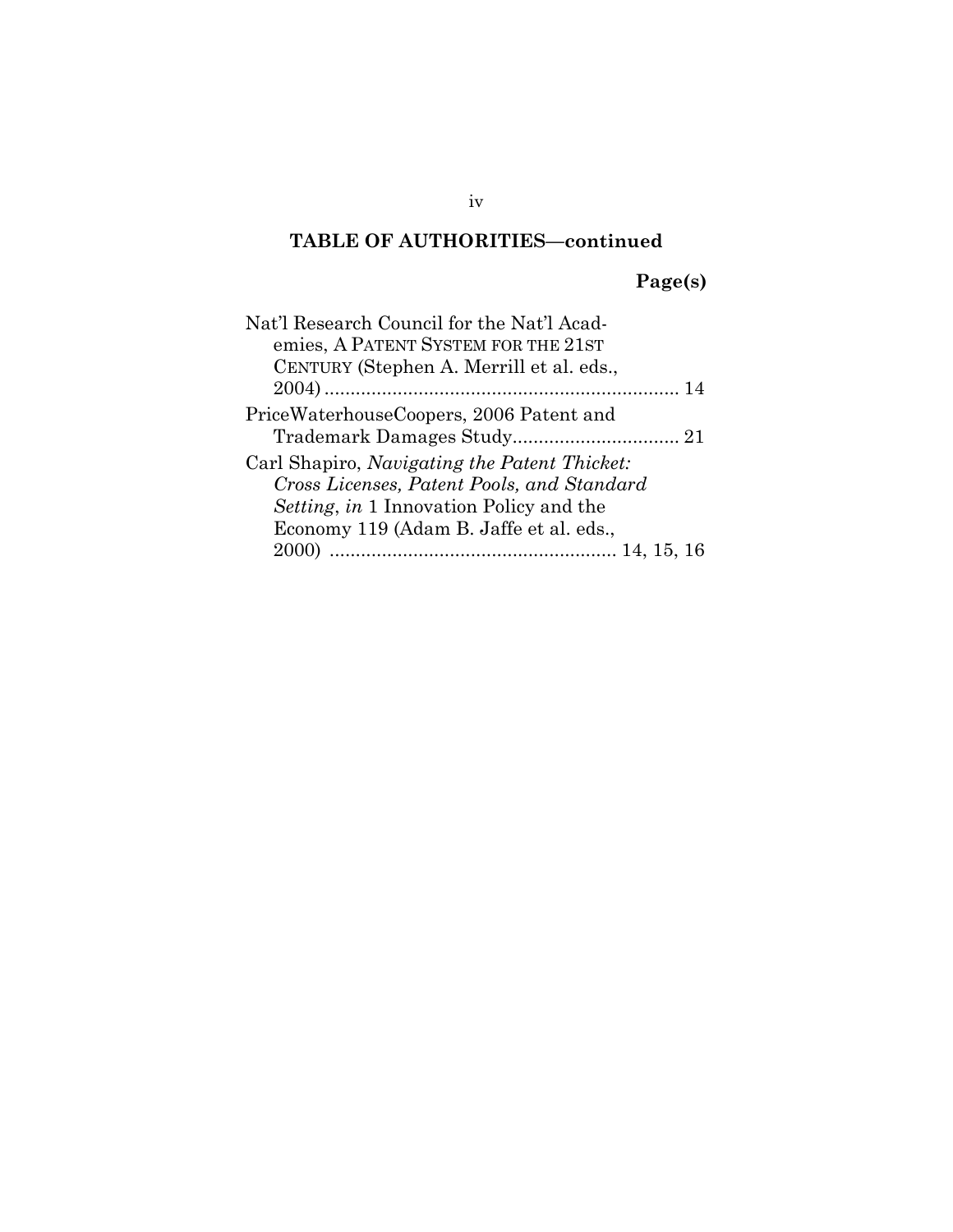## BRIEF OF DELL INC., HEWLETT-PACKARD, CO., CISCO SYSTEMS, INC., AND EBAY INC. AS AMICI CURIAE IN SUPPORT OF PETITIONERS

### INTEREST OF THE AMICI CURIAE

Amici Dell Inc. and Hewlett-Packard Company are leading manufacturers of personal computers and other technology products. Cisco Systems, Inc., a recognized leader in internet technology, sells software, hardware, and services that together provide fast, durable, and secure networks over the internet for business, education, government, and home communications. These products incorporate many patented components and processes. Amicus eBay Inc. provides a global online marketplace for others to buy and sell, among other items, technological products such as those sold by the other amici.<sup>1</sup>

Many of the computers manufactured by amici Dell Inc. and Hewlett-Packard Company incorporate microprocessor chips manufactured by Intel Corporation and memory components manufactured by other companies. In some cases, amici purchase the chips and memory from an outside firm as a single assembled component. In others, amici purchase the chips and memory separately and assemble the subcomponents themselves. Petitioners are among the firms from which amici purchase the assembled component.

<sup>1</sup> Pursuant to Rule 37.6, amici affirm that no counsel for a party authored this brief in whole or in part and that no person other than amici and its counsel made a monetary contribution to its preparation or submission. The parties' letters consenting to the filing of amicus briefs have been filed with the Clerk's office.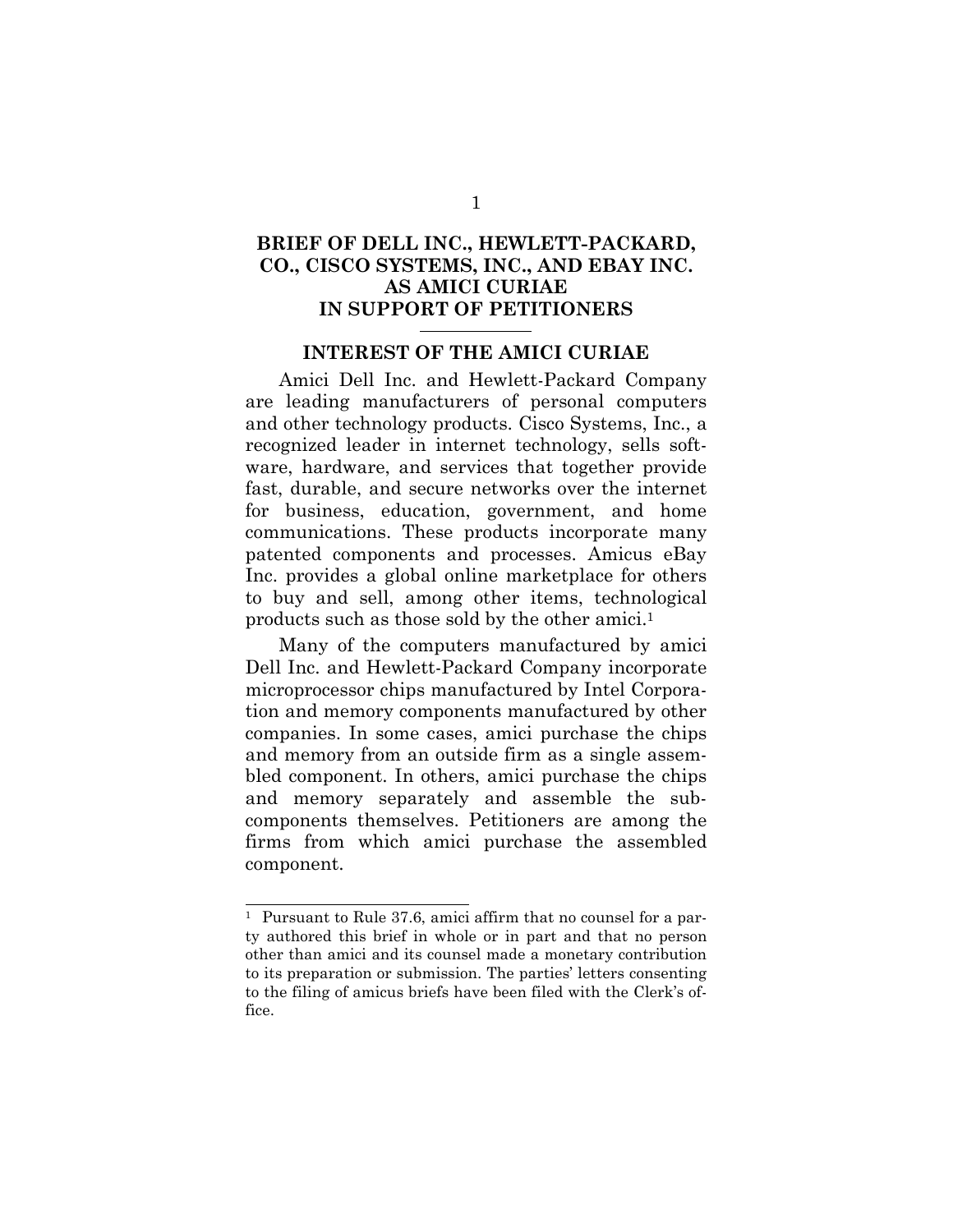Respondent LG Electronics, Inc. takes the position—endorsed by the Federal Circuit in this case that even though it has received a royalty from Intel for patents allegedly infringed by Intel's microprocessor chips (when combined with memory), it can extract another royalty payment from petitioners because it included a condition in the license granted to Intel stating that purchasers from Intel did not receive a "license" from respondent to use Intel products "by combining [them] with any non-Intel product." J.A. 143-44. Amici have learned that respondent already is imposing a similar limitation on the "license" that it is granting to the former defendants to this action that have settled with respondent. Accordingly, amici have every reason to believe that if the Federal Circuit's decision is permitted to stand, respondent will seek to require amici to pay yet a third royalty for the same articles.

Of course, the Federal Circuit's legal standard is not limited to the patents owned by respondent. Three of the four amici are engaged in the frequent purchase and sale of technology products. Many of the products bought and sold by amici consist of hundreds or even thousands of components, each of which can implicate a number of patents. Those components, like the component here, often are manufactured and assembled in multiple steps by multiple entities before reaching amici. The regime created by the Federal Circuit's revision of the patent exhaustion doctrine allows each patent owner to work its way through every manufacturing chain that in any way implicates its patents, extracting a separate royalty for the same invention at each stage of the process. It also adds unjustified costs to manufacturing and distribution processes without serving any purpose of the patent system.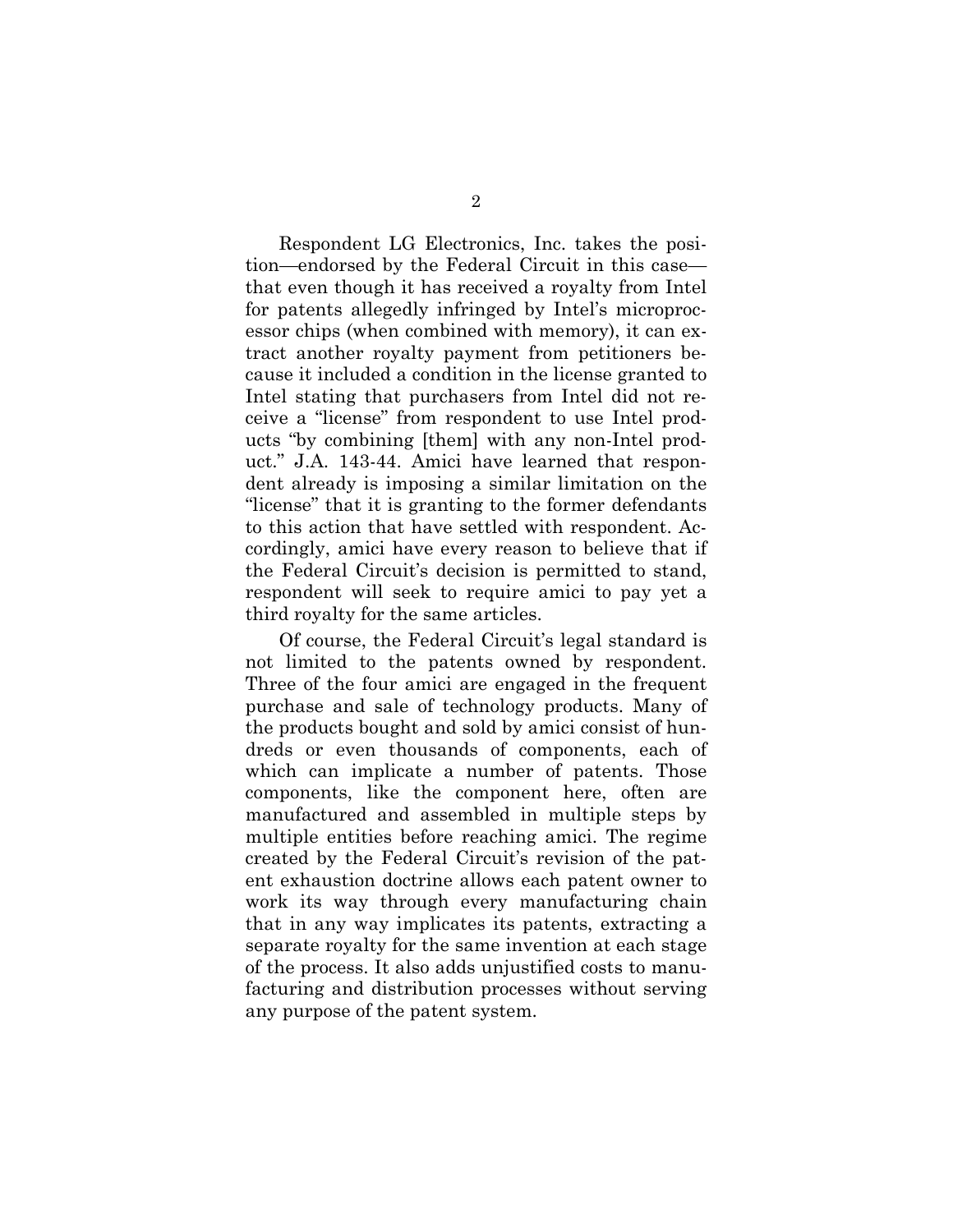With respect to amicus eBay, Inc., this regime exposes eBay's downstream sellers to claims of patent infringement for the resale of previously purchased products. It also already has subjected eBay to patent-owner pressure to remove listings of the allegedly infringing items and to sanction its sellers.

Equally harmful is the Federal Circuit's holding that exhaustion can never apply to patent claims relating to the "method" of using a patented article (in contrast to the patent's "apparatus" claims, which describe the article itself, and which at least remain eligible for the Federal Circuit's newly-truncated exhaustion doctrine). Here, for example, respondents' patents included both "apparatus" claims describing the patented article and "method" claims expressing the means of using and enjoying the patented article.

Under this Court's jurisprudence, patent exhaustion applies to any method claim that simply describes the intended use and enjoyment of the exhausted apparatus claims embodied in an article. If the rule were otherwise, every patentee could avoid exhaustion entirely simply by adding to his apparatus claims a method claim describing how to use the article.

Because of the significant effect of the Federal Circuit's ruling on these two aspects of the exhaustion doctrine, amici have a strong interest in urging the Court to overturn the Federal Circuit and reinstate the doctrine of patent exhaustion as previously articulated by this Court.

#### SUMMARY OF ARGUMENT

The doctrine of patent exhaustion appropriately circumscribes the bundle of rights granted to patentees by Congress. Those rights are intended to encourage innovation but come at a significant cost to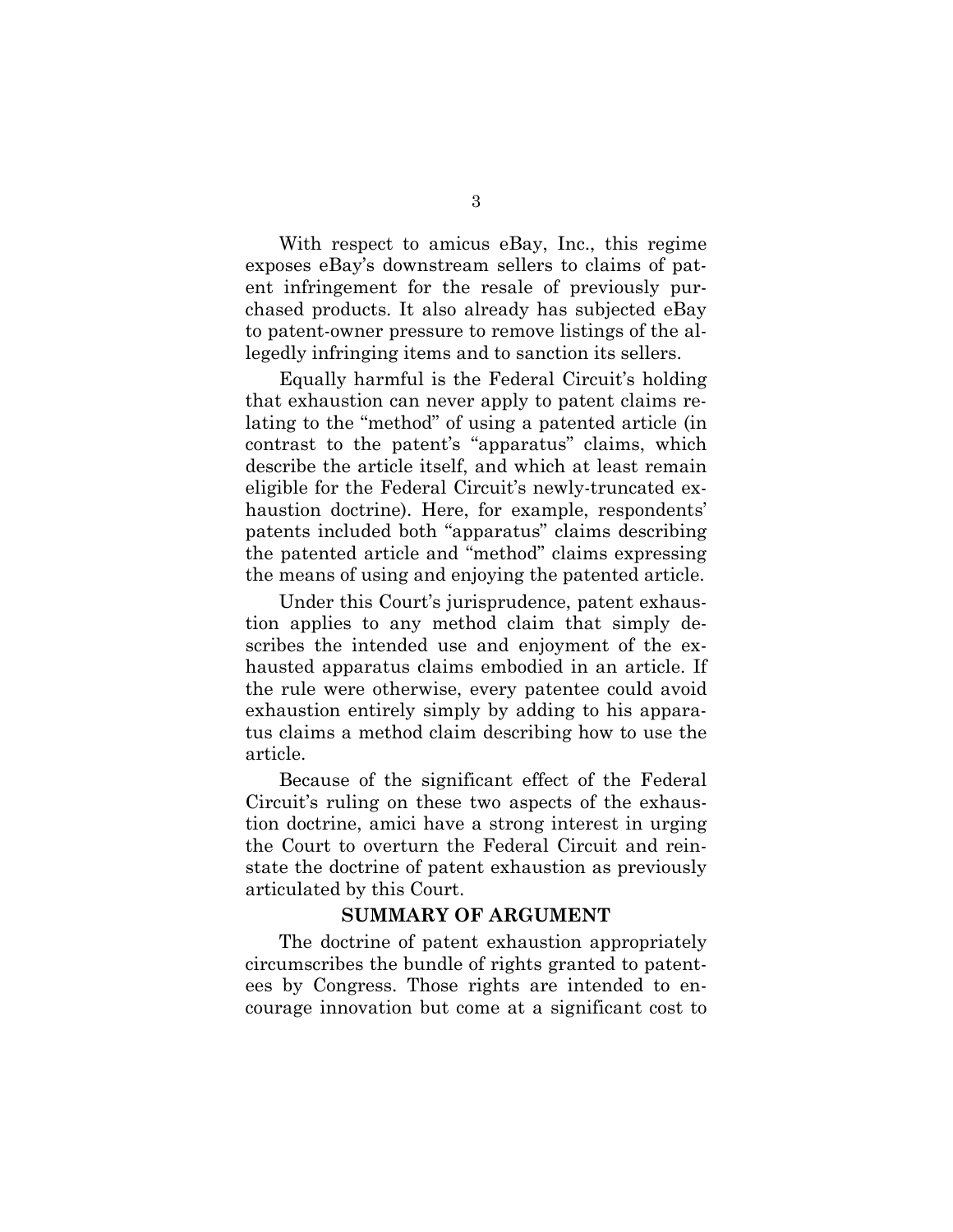other market participants and are "restrictive of a free economy" (United States v. Masonite Corp., 316 U.S. 265, 280 (1942)). Indeed, this Court recently recognized that when patent rights are not appropriately defined, "patents might stifle, rather than promote, the progress of useful arts." KSR Int'l Co. v. Teleflex Inc., 127 S. Ct. 1727, 1746 (2007). The Court accordingly has emphasized that the rights granted to a patentee should be interpreted so as not to go beyond what is essential to "the necessary requirements of the patent statute." Masonite Corp., 316 U.S. at 278-80.

The patent exhaustion doctrine is a long-settled limitation on patent owner rights that advances the purposes of the patent act efficiently while avoiding harmful consequences. It protects the patent owner's right to compensation for the use of its invention by others while at the same time providing a clear standard precluding the assertion of infringement claims against those who purchase patented articles. The doctrine holds that upon the purchase of an article in an authorized sale—from either the patentee or a licensee authorized by the patentee to make and sell the article—the patentee's rights with respect to that article are exhausted.

The Federal Circuit in this case abandoned the doctrine of patent exhaustion as it has been defined by this Court for over a century. The lower court's new regime is not necessary to enable patent owners to obtain full compensation for use of their invention, will create considerable confusion and uncertainty for downstream participants in the manufacturing process (as well as for sellers and the ultimate users of any products containing components implicating a patent), and opens the door to new, and very substantial, abusive patent infringement claims. Long a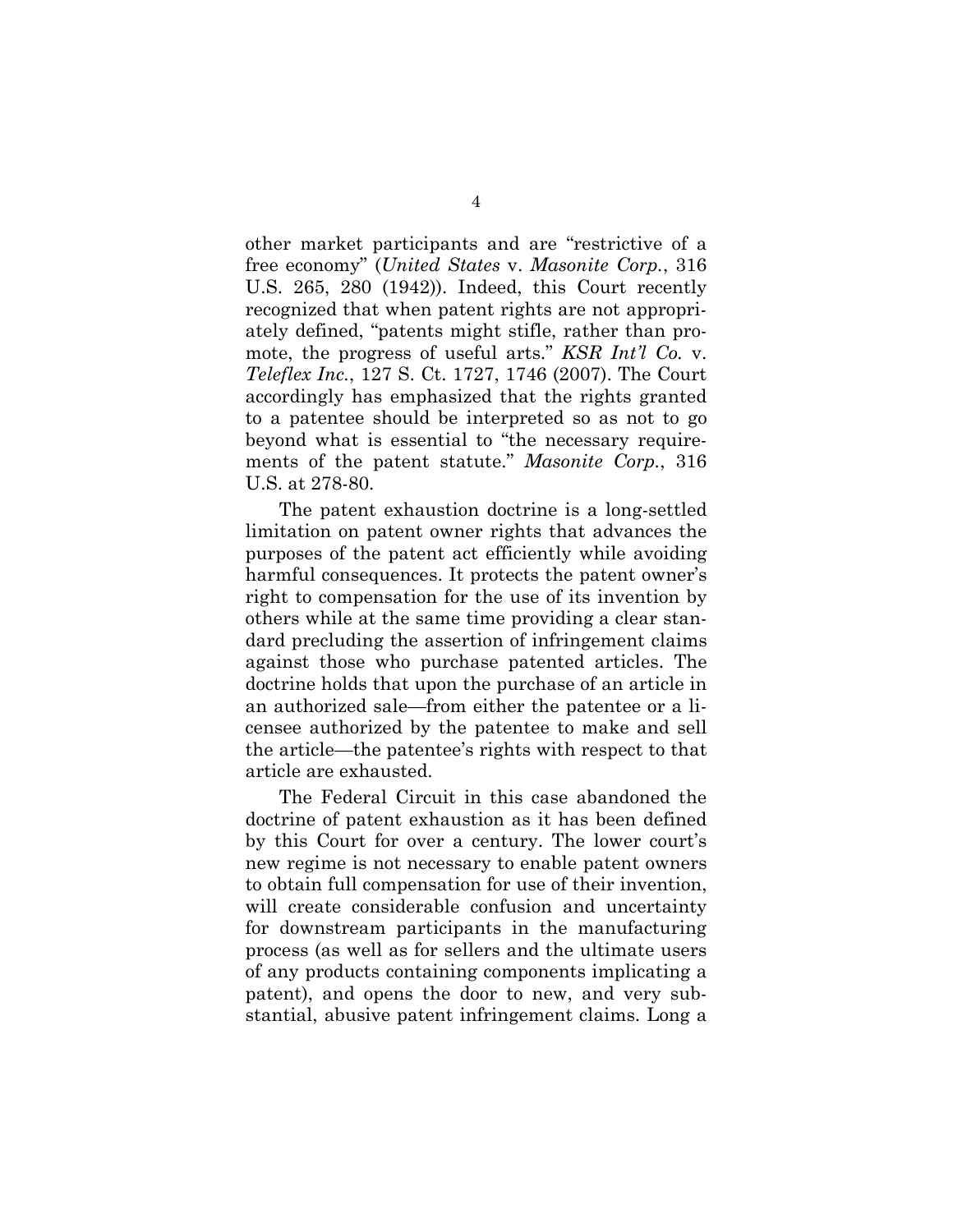clear, understandable constraint on patent rights, the doctrine of patent exhaustion has been reduced by the Federal Circuit to a mere default rule of contract interpretation that easily is avoided, opening the door to infringement actions against any person or entity that uses or sells a patented article at any point in its travels through commerce.

Moreover, by categorically excluding all method claims from the patent exhaustion doctrine, the Federal Circuit has created an exception that swallows the rule—allowing patentees to avoid exhaustion simply by adding a method claim that describes the intended use of their apparatus claim. Rather, it is common sense, and good patent policy, that the exhaustion of an apparatus claim upon the first authorized sale of a patented article also exhausts any method claim that describes the intended use and enjoyment of that apparatus claim.

The patent regime contemplated by the Federal Circuit's ruling is impractical, unfair, and inefficient. It does not best serve the purpose of the patent system—promoting the progress of science and the useful arts—but only furthers the goals of those seeking to extract multiple royalties on the same patented article or otherwise extend the power of their patent beyond the receipt of the royalty that they are due.

#### ARGUMENT

I. THE EXHAUSTION DOCTRINE BARS IN-FRINGEMENT CLAIMS AGAINST THE PURCHASER IN AN AUTHORIZED SALE OF AN ARTICLE THAT PRACTICES THE PATENT.

"The declared purpose of the patent law is to promote the progress of science and the useful arts by granting to the inventor a limited monopoly, the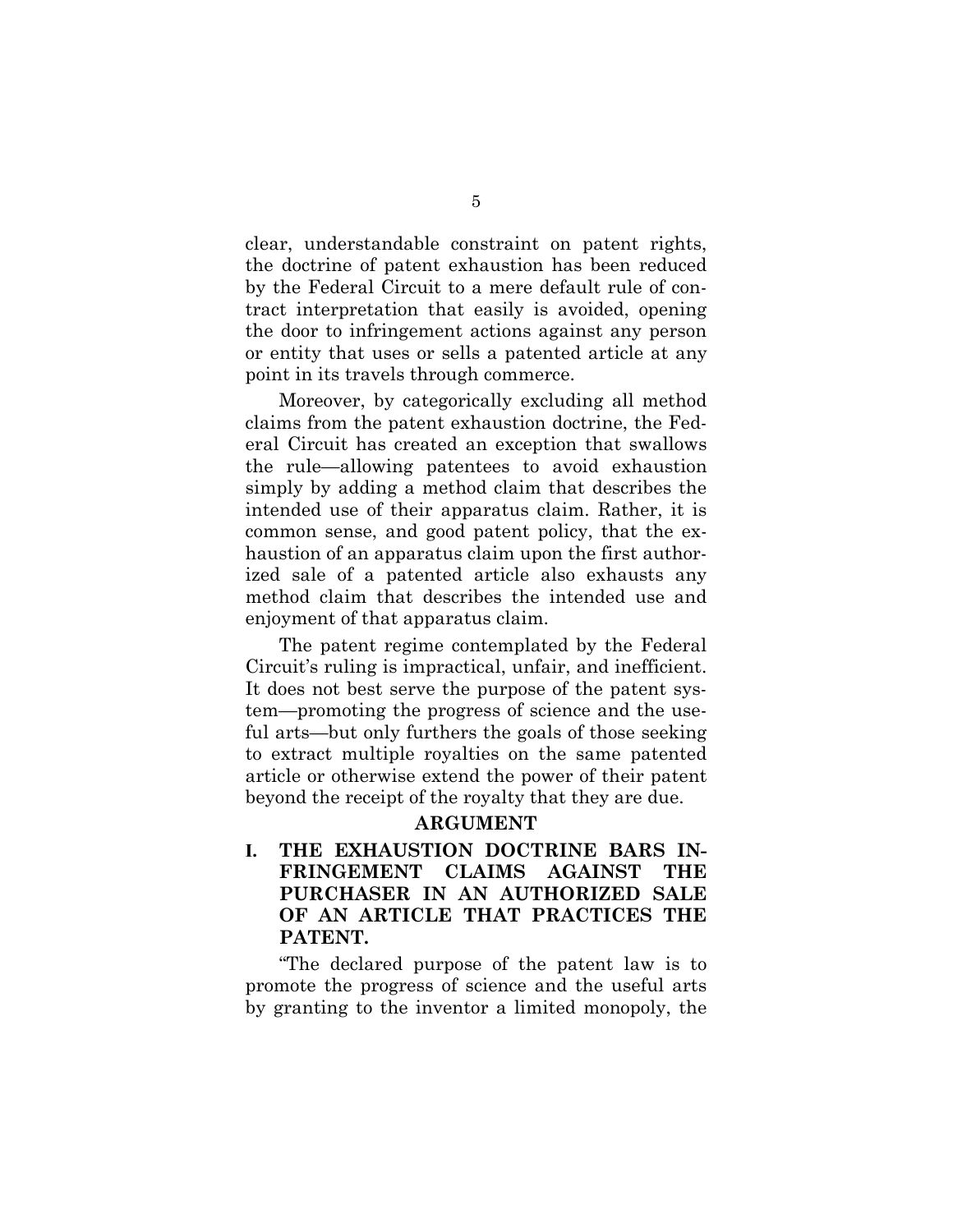exercise of which will enable him to secure the financial rewards for his invention." United States v. Univis Lens, 316 U.S. 241, 250 (1942) (citing U.S. Const., Art. I, § 8, cl. 8; 35 U.S.C. §§ 31 & 40). That purpose "is fulfilled with respect to any particular article when the patentee has received his reward for the use of his invention by the sale of the article[;] \* \* \* once that purpose is realized the patent law affords no basis for restraining the use and enjoyment of the thing sold." Id. at 251.

Accordingly, "[t]he first vending of any article manufactured under a patent puts the article beyond the reach of the monopoly which that patent confers." Id. at 252. And any condition on the use and enjoyment of a patented article after an authorized sale "derives no support from the patent," but instead, "must stand on the same footing \* \* \* as like stipulations with respect to unpatented commodities." Id. at 251 (emphasis added); see also Keeler v. Standard Folding Bed Co., 157 U.S. 659, 666 (1895) (whether a patent owner can impose conditions on the post-sale use and enjoyment of a patented article is "a question of contract, and not [a question] under the inherent meaning and effect of the patent  $laws$ ").<sup>2</sup>

This Court also made clear in Univis Lens that all patent rights are exhausted upon the first sale, "[w]hether the [patent owner or] licensee sells the

<sup>2</sup> Accord Masonite Corp., 316 U.S. at 277-78 ("There are strict limitations on the power of the patentee to attach conditions to the use of the patented article. As Chief Justice Taney said in Bloomer v. McQuewan, 14 How. 539, 549, when the patented product 'passes to the hand of the purchaser, it is no longer within the limits of the monopoly. It passes outside of it, and is no longer under the protection of the act of Congress.'") (emphasis and internal citation omitted).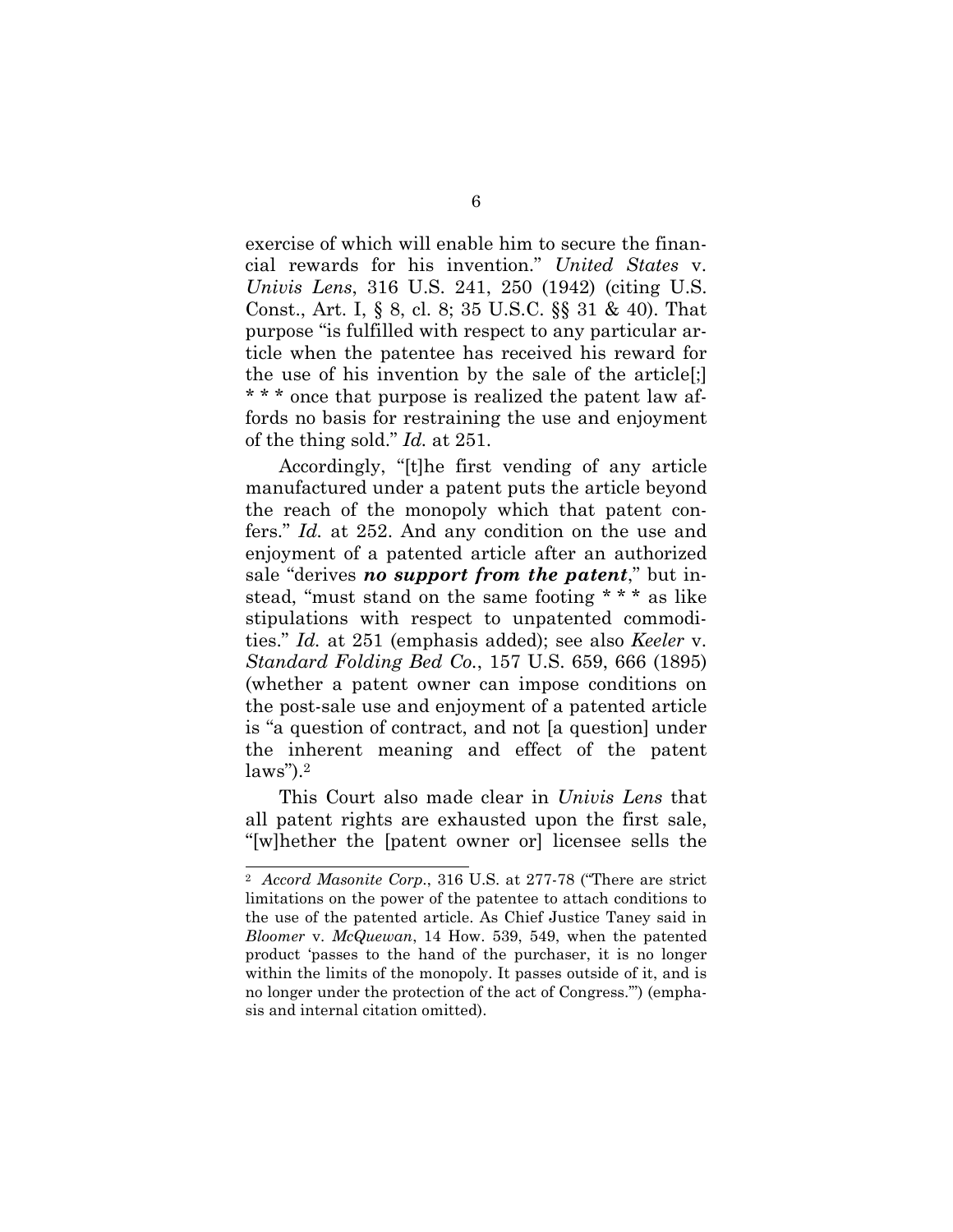patented article in its completed form or sells it before completion for the purposes of enabling the buyer to finish and sell it." 316 U.S. at 252.<sup>3</sup>

Notwithstanding the clarity of this Court's holding in Univis Lens regarding the exhaustion doctrine, the Federal Circuit in this case adopted a different principle that allows a patent owner to easily circumvent Univis Lens. According to the decision below, "[i]t is axiomatic that the patent exhaustion doctrine commonly referred to as the first sale doctrine, is triggered by an unconditional sale \* \* \* [but] does not apply to an expressly conditional sale or license." Pet. App. 5a-6a. In other words, the Federal Circuit has turned an essential constraint on the limited rights granted to a patentee—that they extend to the first authorized sale of an article manufactured under the patent but no further—into an optional limitation, easily avoided by altering the terms of sale.

The Federal Circuit's rule not only is inconsistent with this Court's precedents, it serves no useful purpose under the Patent Act, encourages the assertion of abusive infringement claims against downstream purchasers of patented products, and imposes significant unnecessary transactional costs on the manufacturing process.

<sup>3</sup> The district court in the present case found that the factual predicate relied upon by the Court in Univis Lens is satisfied here: the microprocessors sold to the defendants by Intel were "destined \* \* \* to be finished by the purchaser in conformity with the patent because they have no reasonable non-infringing use." Pet. App. 46a (internal quotation marks omitted). That factual finding was not disturbed on appeal.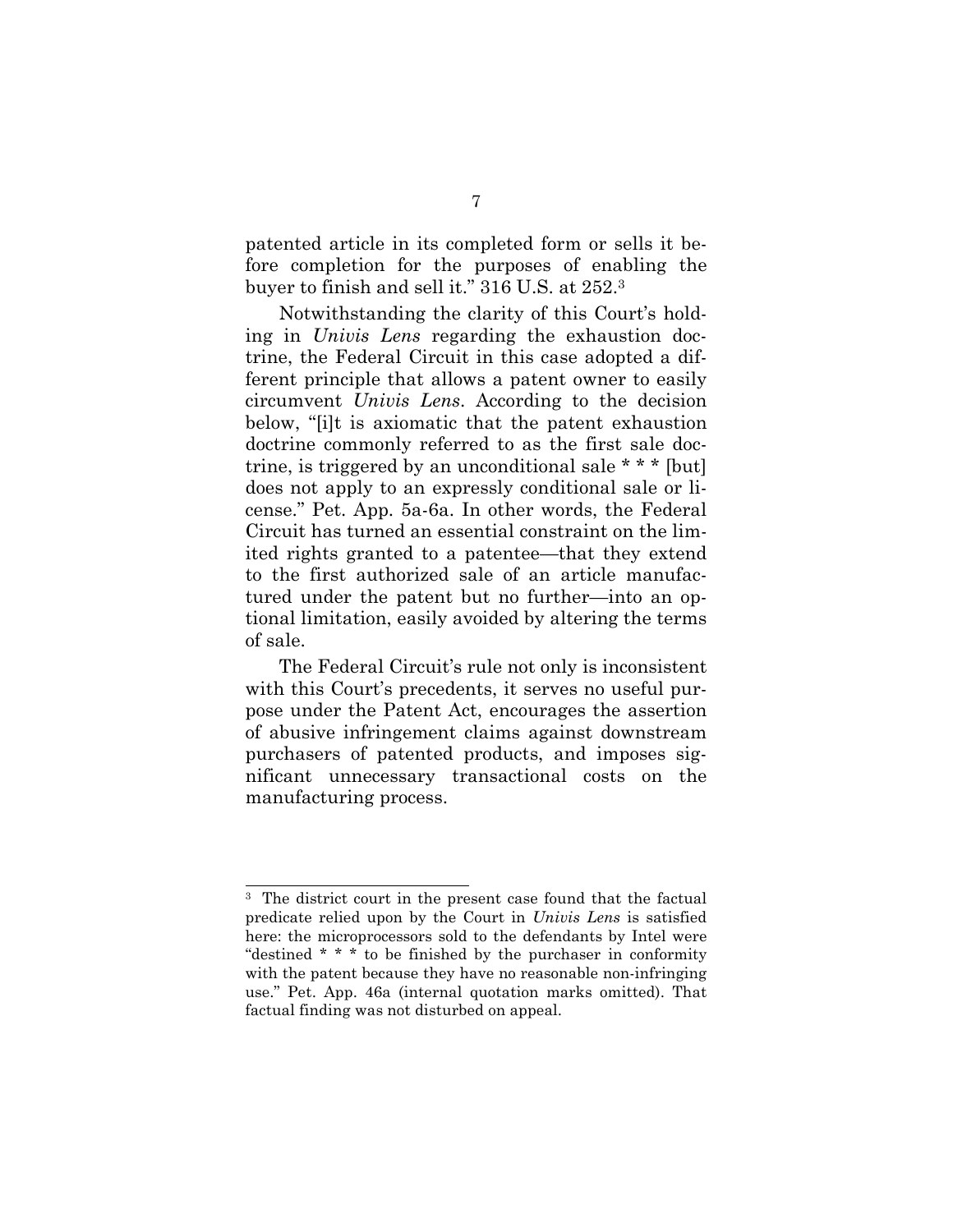## A. Patent Owners Can And Do Realize The Full Economic Value Of Their Patents In The First Authorized Sale.

The patent exhaustion doctrine allows the owner of a patent to extract the entire value associated with the use of the invention embodied in a particular article at a single—and extremely logical—step in the chain of commerce: when the patent owner sells the article or licenses another to manufacture and sell the article.4 The patent owner at that point has both the opportunity and the negotiating leverage to demand a payment reflecting the full value of the use of its invention over the life of the article. If that sum is not paid, the patent owner's monopoly rights en-

<sup>4</sup> By licensing another to manufacture and sell the patented article, the patent owner essentially authorizes someone else to step into its shoes. In that case, the patent owner may negotiate its royalty with its licensee, but also can control the licensee's negotiations with purchasers if it so chooses. See General Talking Pictures Corp. v. Western Elec. Co., 305 U.S. 124, 127 (1938). What it cannot do under this Court's decision in Univis Lens is to retain the right to assert infringement claims against those purchasers. Although General Talking Pictures held that the purchaser, in addition to the manufacturing licensee, was guilty of infringement for a sale that violated a field-of-use restriction in the manufacturing license, that was only because the purchaser "ordered, purchased and leased [the unlicensed device] knowing the facts" (305 U.S. at 126), placing it "in no better position than if it had manufactured the [device] itself without a license" (id. At 127). In other words, the purchaser was guilty of contributory infringement because of its participation in a conspiracy to violate the manufacturing license. The Court did not hold that a field-of-use limitation in the manufacturing license would constrain a purchaser in the normal course. In fact, it explicitly reserved that question (ibid.), although the authorities discussed above teach that the purchaser would take the device free of any claims under the patent law.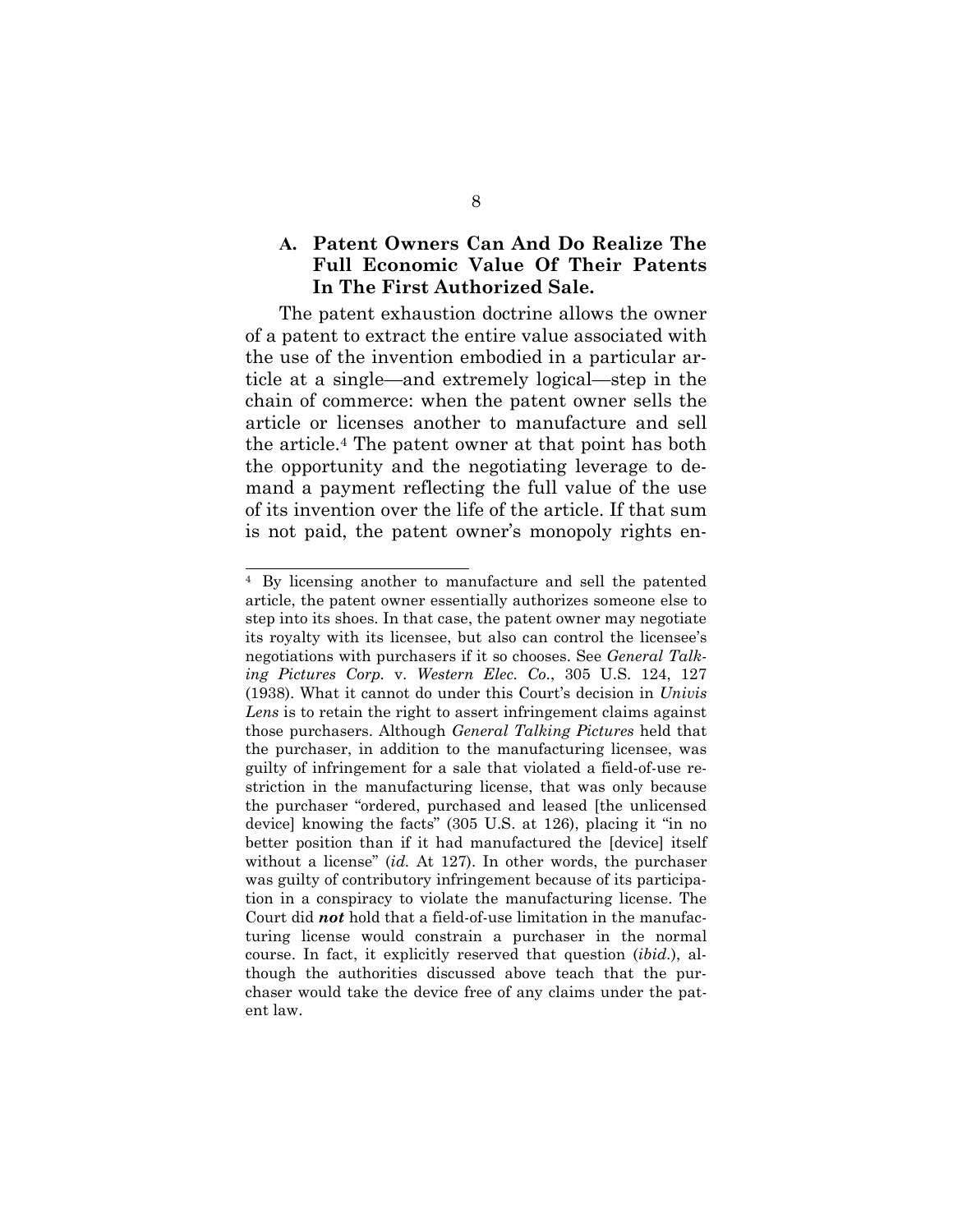able him to prevent the first purchaser from obtaining the article (or a manufacturer from producing it).

And the first purchaser will be willing and able to pay an amount sufficient to meet the patent owner's demands—as long as the patent owner has properly assessed the economic value of its invention to the ultimate users—because it has the ability to pass along that cost to its customers. The value of the invention, as reflected in the royalty paid by the first purchaser for that invention, becomes just another part of the negotiations over the terms of subsequent sales of the article. In this way, the total royalty paid to the patent owner by the first purchaser is naturally and efficiently distributed, through normal market forces, across every party that owns and makes use of the invention according to the value that each party assigns to the invention.

Because the patent owner thus receives the full royalty that it is due for its invention as embodied in that article, the exhaustion doctrine ensures that the first purchaser acquires all of the normal rights of ownership relating to the sale and use of the article. And when the first purchaser sells the article (whether to a manufacturer, distributor, or end user) and seeks to pass along the cost of the royalty paid to the patent owner, its customer will be protected against the threat of paying twice for the invention: once to the first purchaser and a second time in an infringement action asserted against it by the patent owner.

These legal rules thus allow the patent system to fulfill its function—encouraging progress in the useful arts by rewarding innovation—with minimal intrusion into the operation of the free market and minimal disturbance to the normal conception of ownership. Long ago, this Court recounted the virtues of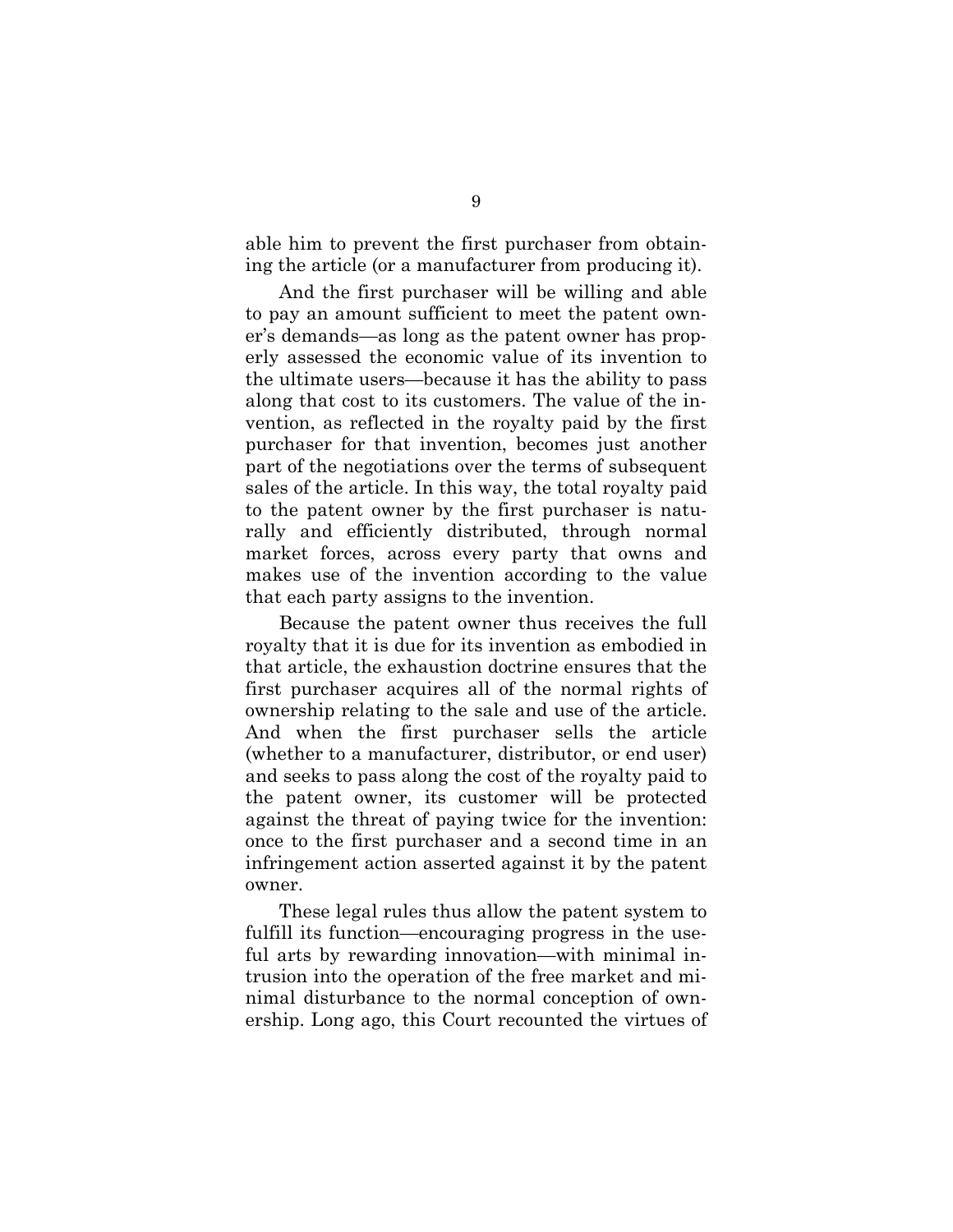that traditional doctrine of patent exhaustion—a full reward for the inventor, simplicity for all parties, and peace for owners of the patented article—and opined that "[t]he inconvenience and annoyance to the public that an opposite conclusion would occasion are too obvious to require illustration." Keeler, 157 U.S. at 667.

The Federal Circuit in this case reached that very "opposite conclusion" by treating the doctrine of patent exhaustion as nothing more than an assumption about the intent of contracting parties, making exhaustion entirely optional depending on the conditions that the patent owner attaches to a sale of a patented article. The "inconvenience and annoyance" that this Court predicted over a century ago—in particular, an economically irrational system of bewildering complexity—is certain to ensue. See Part B, infra.

Moreover, in contrast to this Court's patent exhaustion jurisprudence, under which the patent owner extracts the entire royalty that it is due for its invention at a single point, the system advocated by respondent and endorsed by the Federal Circuit requires multiple separate negotiations between the patent owner and each entity that ever owns or uses the article in question. These negotiations are in addition to those between the firms that buy and sell the article and may come as an unwelcome surprise to subsequent purchasers to whom the patent owner is a complete stranger.

The Federal Circuit's regime also adds uncertainty and search costs to the already complex process of purchasing components for technology products. As described in more detail below, when technology firms design products and source components, they often are unable to acquire full information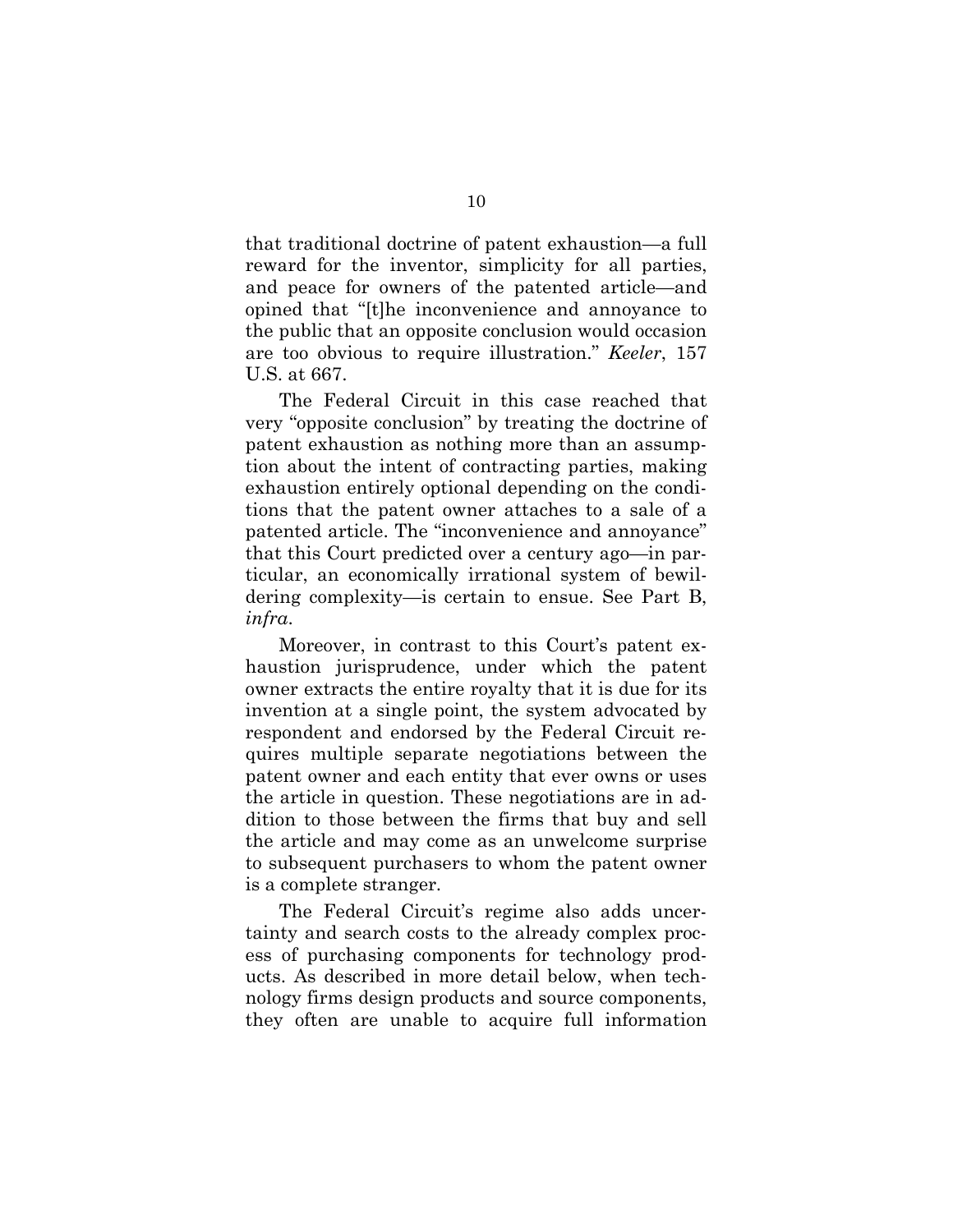about the various intellectual property rights implicated by those components. The Federal Circuit's holding means that even when a vendor is authorized by a patent owner to sell articles practicing its patent, a purchaser still cannot be sure that the component is free of the patent owner's intellectual property claims. To obtain certainty, a purchasing firm would need to investigate the specific terms of the patent owner's agreement with the vendor (as well as its agreements with every prior owner of the patented component)—essentially conducting a title search on each component that it purchases. And if the vendor has paid only a "partial royalty," the purchasing firm would need to discover the actual amounts paid by the vendor and every other prior owner of the patented article in order to estimate its own potential exposure to further royalty payments. Of course, such information will rarely if ever be available.<sup>5</sup>

These additional transaction costs serve no useful purpose under the patent laws. Certainly neither the Federal Circuit nor respondent has explained why this very substantial expansion of the bundle of rights granted to patent holders by the Patent Act is necessary to further the purposes of the Act rather than simply to benefit the financial interests of aggressive patent owners. Specifically, respondent has never explained why it could not have obtained the full royalty that it is due through a single payment from Intel. The added transaction costs and uncer-

<sup>&</sup>lt;sup>5</sup> As the redacted petition in this case demonstrates, negotiations over patent rights and cross-licensing in the high technology field are very sensitive, confidential, and often quite literally opaque to other parties. Downstream users are in most instances simply unable to gain information about the outcome of prior negotiations over intellectual property rights.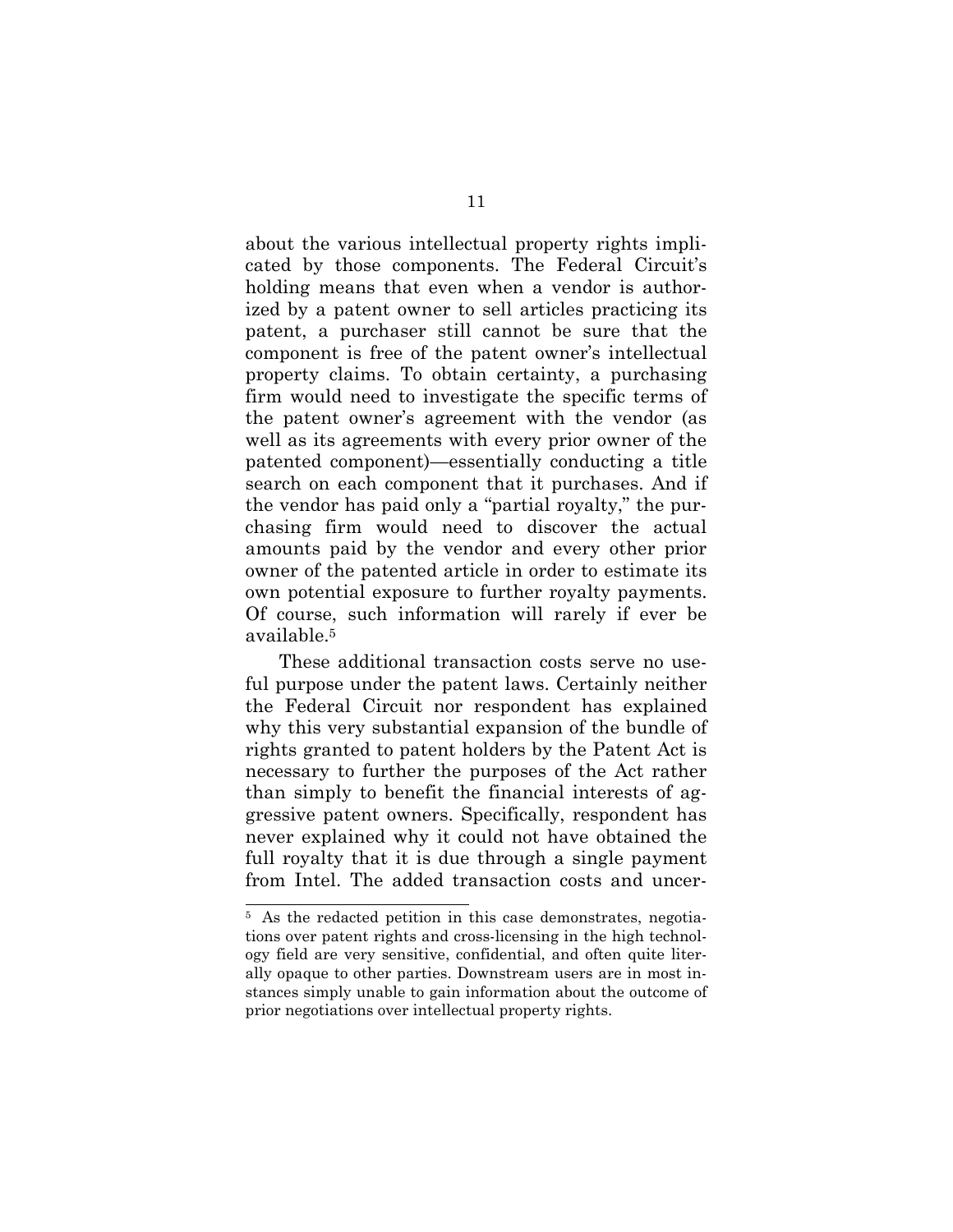tainty inherent in respondent's strategy by themselves show that, far from promoting the development of science and the useful arts, this regime impedes that progress.

As we next discuss, the Federal Circuit's rule is not only unnecessary to enable patent owners to exploit their monopoly fully, it will produce very significant injury to the interests in innovation protected by the patent law.

## B. The Federal Circuit's Novel "Optional Exhaustion" Doctrine Would Encourage The Assertion Of Abusive Infringement Claims Against Downstream Purchasers Of Patented Products.

The Federal Circuit rationalized the result in this case as follows: "The theory behind" the patent exhaustion doctrine is that, in "[a]n unconditional sale of a patented device," "the patentee has bargained for, and received, an amount equal to the full value of the goods," but in "an expressly conditional sale or license \* \* \* it is more reasonable to infer that the parties negotiated a price that reflects only the value of the 'use' rights conferred by the patentee." Pet. App. 5a. That not only misconstrues the nature of the patent exhaustion doctrine—which is a fundamental restriction on the rights granted to patent owners, not an assumption about the intent of a contracting party—it also is bad policy founded on a false premise.

The regime envisaged by the Federal Circuit, where patent owners can partition their rights in a patented article and sell those rights piecemeal, obtaining a portion of the total royalty from each entity that purchases or uses the article (presumably according to the proportional value derived from the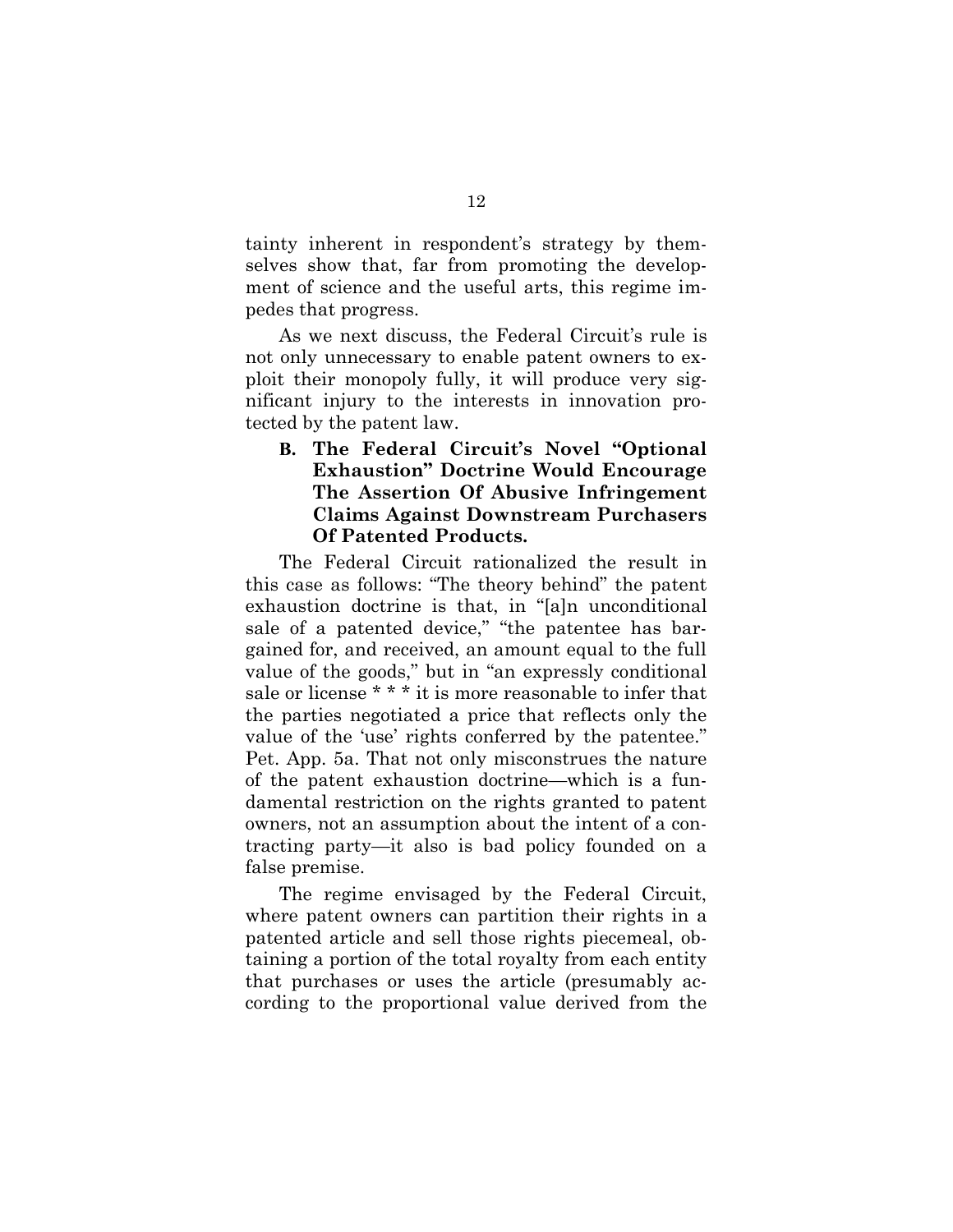invention by each entity), is economically and practically unrealistic.

 No business contemplating manufacture or use of an article that infringes a patent would enter into a licensing agreement with—and pay significant value to—a patent owner, when that business's customers could not use or sell the resulting products without negotiating a separate license with the patent owner. The business would be purchasing the right to make a product that is literally worthless to its customers unless a future contingency occurs over which it has no control.<sup>6</sup>

Thus, in the situation in which patent rights were negotiated at the outset—before significant investment in the alleged infringing article—the new version of the exhaustion doctrine formulated by the Federal Circuit would be completely impractical. Theoretically, the patent owner could undertake multiple, simultaneous negotiations with each entity that would own or use the article in question so that each firm would know that it would have a market that had permission to use its product. But that is not a realistic, or even an efficient or desirable, method of negotiating a royalty, particularly given the enormously complex intellectual property rights that are implicated by many modern products.<sup>7</sup>

<sup>6</sup> As we discuss below in Part B, Intel's decision to enter into an agreement with respondent here reflects the additional leverage of a patent owner who enters the scene only after a product is well-established.

<sup>7</sup> Moreover, as petitioners point out (Pet. Br. 49 & n.16), economic theory indicates that a patent owner should not be able to obtain greater royalty payments by negotiating in such a piecemeal fashion because there is, in theory, but a single monopoly profit available to a manufacturing monopoly. As we discuss in Part B, amici believe that, in the real world, respondent's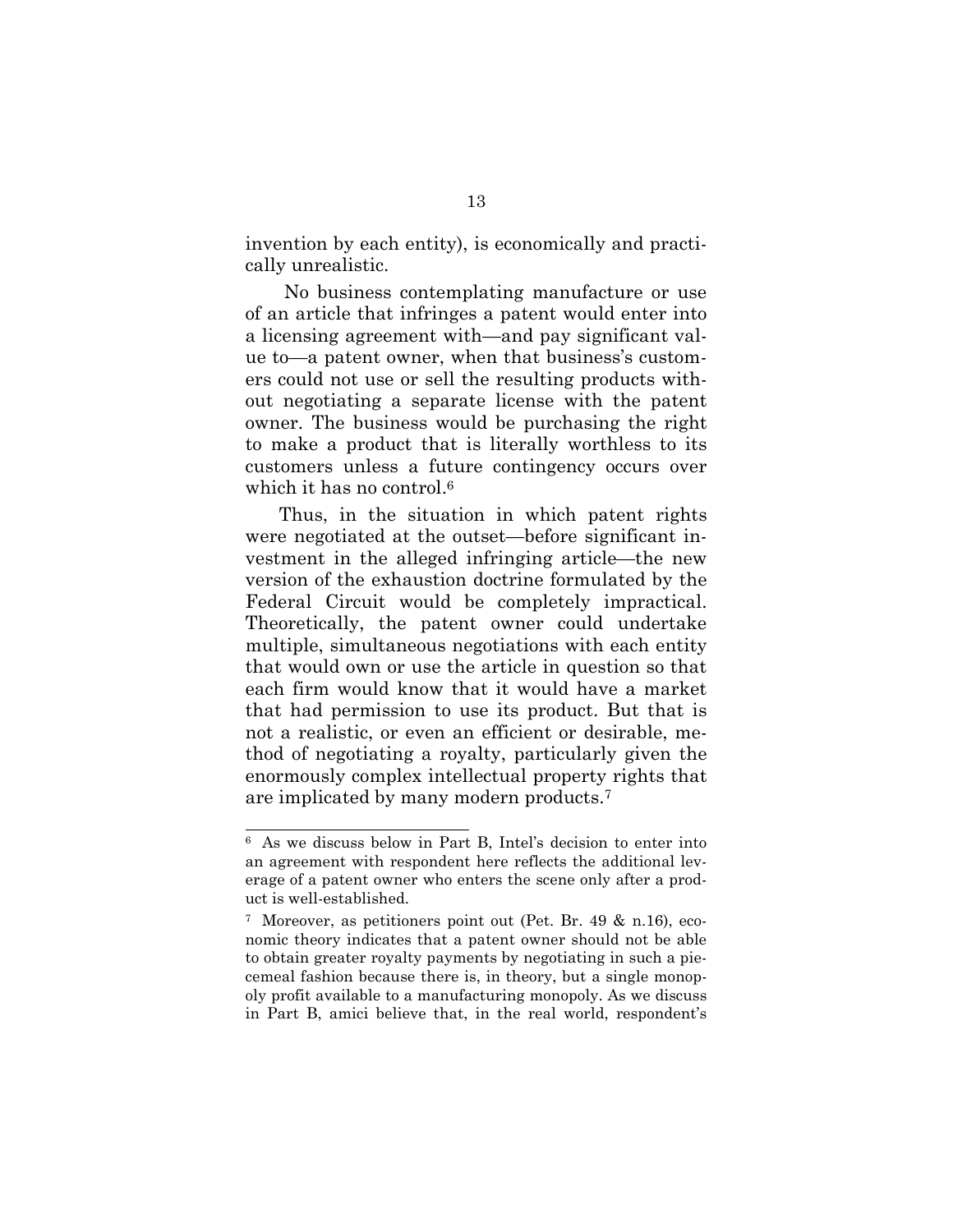Rather, as the circumstances of this case make clear, the only situation in which respondent's strategy makes sense for a patent owner is when the patent owner asserts its claim **after** the target has made a significant investment in the alleged infringing technology. In that context, the Federal Circuit's rule will promote abusive infringement claims that deter progress in the useful arts by imposing substantial costs upon the creators of new products and services, or—even worse—by erecting an insuperable barrier that will prevent bringing those new products and services to markets.

1. Many products and services—especially those in the computer hardware and software, aviation, financial services, telecommunications, and biotechnology sectors—incorporate inventions reflected in hundreds or even thousands of patents, some of which may be defined ambiguously. See Fed. Trade Comm'n, TO PROMOTE INNOVATION: THE PROPER BALANCE OF COMPETITION AND PATENT LAW AND POL-ICY CH. 3, AT 15-56 (Oct. 2003) [hereinafter FTC RE-PORT]; Carl Shapiro, Navigating the Patent Thicket: Cross Licenses, Patent Pools, and Standard Setting, in 1 INNOVATION POLICY AND THE ECONOMY 119, 125-26 (Adam B. Jaffe et al. eds., 2000). Thus, a single computer program may practice hundreds or thousands of patents (Nat'l Research Council for the Nat'l Academies, A PATENT SYSTEM FOR THE 21ST CENTURY 37 (Stephen A. Merrill et al. eds., 2004)) and "a given semiconductor product \* \* \* will often embody hundreds if not thousands of 'potentially patentable' technologies" (Bronwyn H. Hall & Rosemarie Ham Ziedonis, The Patent Paradox Revisited: An Empiri-

strategic exploitation of sunk costs and the threat of litigation would allow it to obtain unjustified, excessive royalty payments.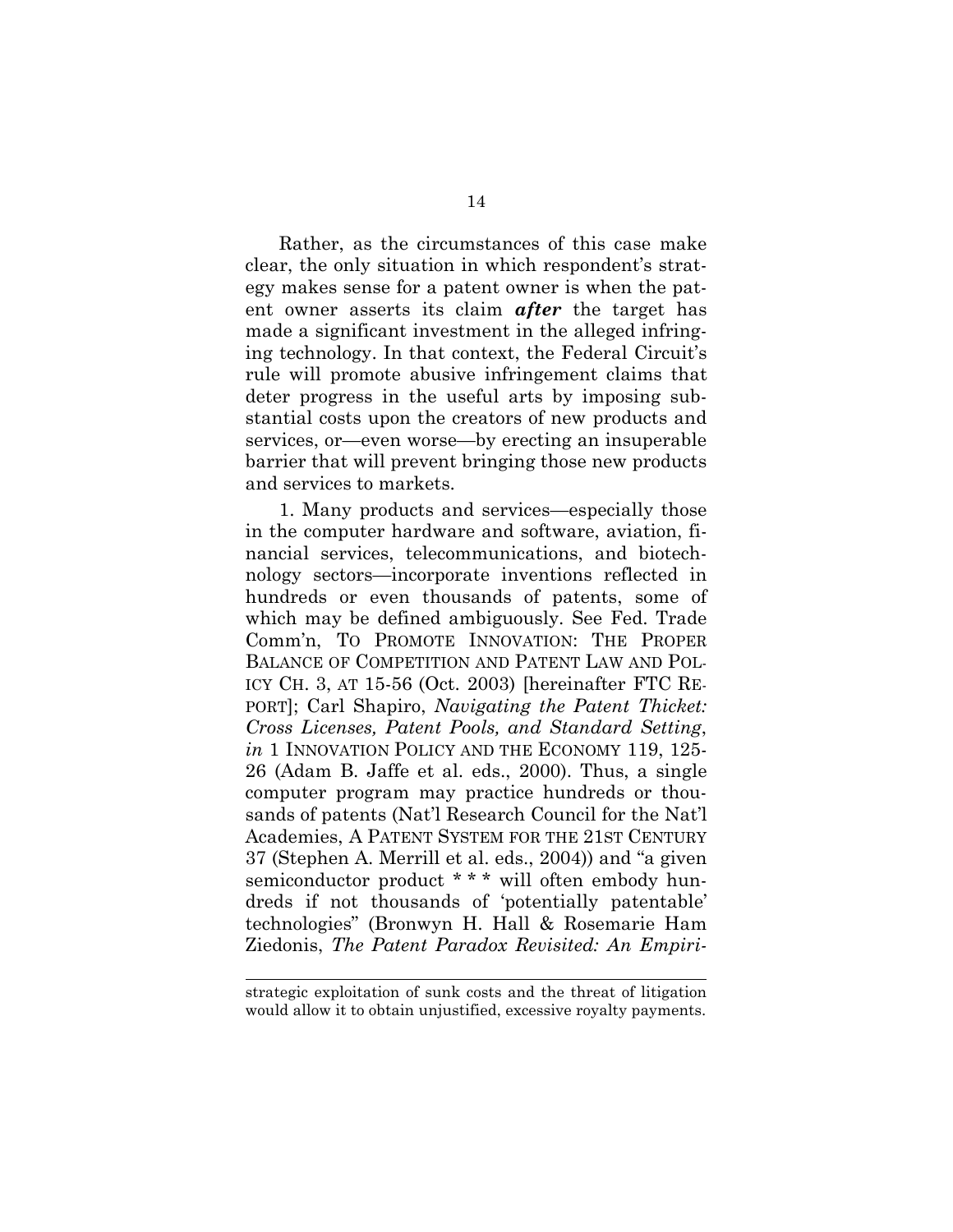cal Study of Patenting in the U.S. Semiconductor Industry, 1979–1995, 32 RAND J. ECON., NO. 1, 101, 110 (2001)).

When a technology business is developing a new device or a new computer program, it often is extraordinarily difficult, notwithstanding the business's best efforts, to identify all of the existing patents and pending patent applications that may be relevant to each of the hundreds or even thousands of components that make up that new product. FTC REPORT, Ch. 2, at 28. In the computer hardware industry, for example, hundreds of thousands of patents are spread among tens of thousands of patentees. Hall & Ziedonis, supra, at 101, 110.

With this myriad of often-overlapping patents, no technology business can review every potentially relevant patent before designing and commercializing a new product. As a result, the firm may invest substantial time and resources in a new product **before** becoming aware that an arguably patented technology is embedded somewhere within its design. This is especially true because, in these rapidly changing fields, the grant of a patent may lag the introduction of a product by many years, and may not be brought to the attention of the industry until many years after that. Shapiro, supra, at 126 ("In these industries, the danger that a manufacturer will step on a land mine is all too real.").

If a hardware or software company becomes aware of the possibility of a patent infringement claim before it designs a new product, it has the choice of designing around the allegedly patented technology or obtaining a license to use it. At that point, the cost of a license would reflect the relative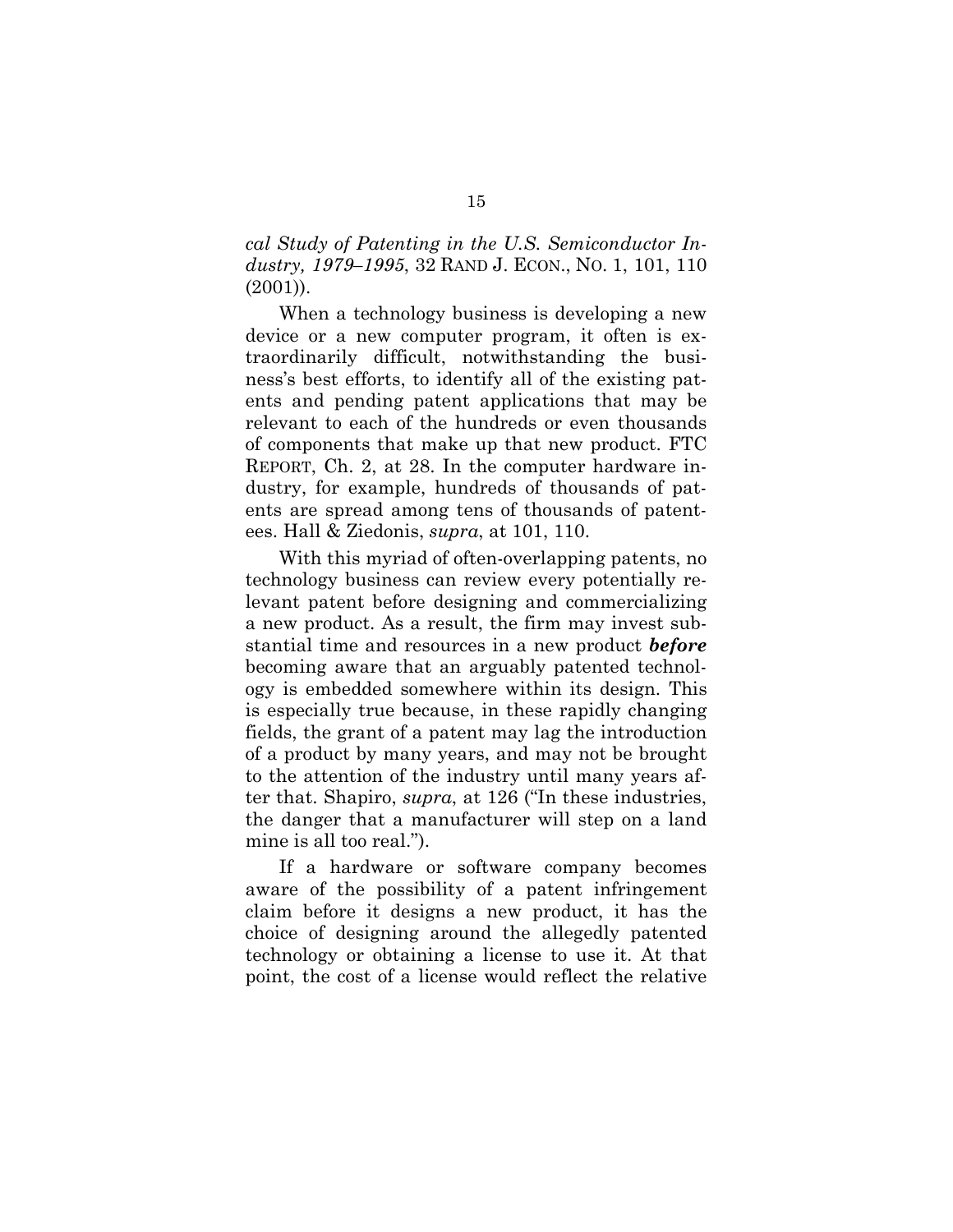difficulty of designing around the technology as well as the strength of the potential infringement claim.<sup>8</sup>

The situation becomes dramatically different from a business perspective when, as is often the case, an infringement claim is asserted after the company has already initiated production or invested substantial time and resources in research and development. At that point, backtracking to design around the now-integrated technology will almost certainly involve substantial expense, waste, and delay. Shapiro, supra, at 125-26; see also KSR, 127 S. Ct. at 1744 ("In automotive design, as in many other fields, the interaction of multiple components means that changing one component often requires the others to be modified as well.").

Indeed, "redesigning a product after significant costs have been sunk is usually not economically viable." FTC Report, Ch. 3, at 40. As a result, there will be overwhelming pressure on the company to obtain a license of the patent that allegedly is being infringed. The patent owner asserting infringement for that reason can demand a royalty that reflects the technology company's sunk costs—and the significant costs of defending against an infringement claim—not just the ordinary market value of the license. Adam B. Jaffe & Josh Lerner, INNOVATION AND ITS DISCONTENTS 112 (2004).

In this case, therefore, the royalty that Intel paid respondent likely is more indicative of the enormous costs that Intel had sunk into its chip architecture

<sup>8</sup> Of course, in many cases a technology company cannot design around a patent claim—such as when doing so would prevent the company from making new products compatible with existing ones, or with an industry standard that permits interaction with the products of other manufacturers.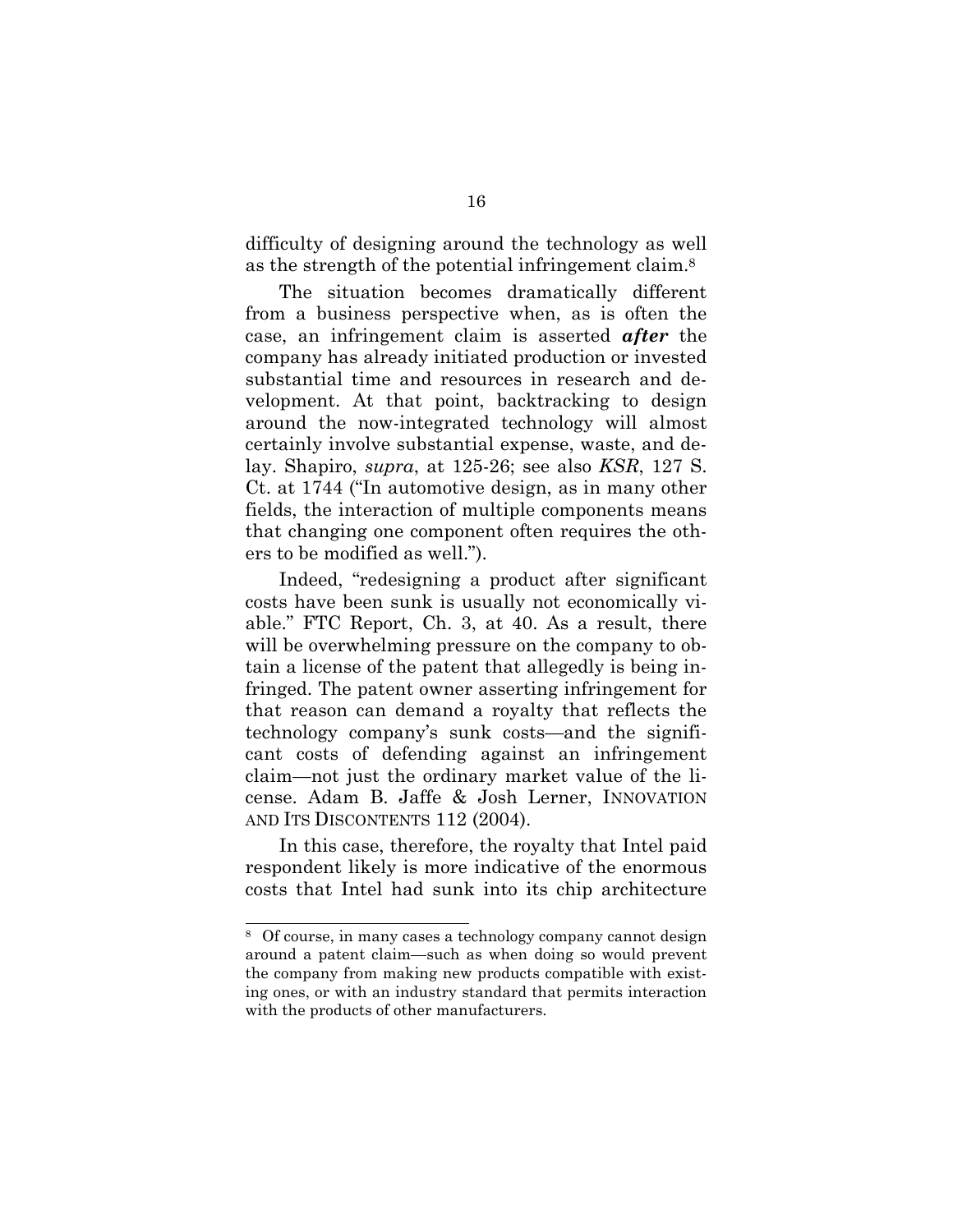than the actual inventive contributions of the patents that respondent had purchased. And the enhancing effect of those sunk costs on the value of respondent's infringement claim would be magnified exponentially, not diminished, if respondent were allowed to pursue its strategy of working its way down the manufacturing chain through to the ultimate users of every product that incorporates the infringing component.

Here, for example, the fact that petitioners' principal supplier, Intel, has now entered into a license agreement with respondent rather than designing its microprocessors to avoid respondent's patents, puts enormous pressure on petitioner to accede to a license. And the payment that could be exacted from petitioners would reflect not just the value of the invention, but their sunk costs in their own products and the impracticality of designing around Intel's components (including all of the technology that those components incorporate).

Indeed, at least one of the original defendants to this action (like petitioners, a manufacturer of components including Intel chips) who previously settled with respondent has entered into an arrangement with respondent that is substantially similar to that forced upon Intel. Amicus Dell Inc. has received a "notice letter" from that settling defendant that, like the letter that petitioners received from Intel (J.A. 143-44), states that the settling defendant has paid (another) royalty to respondent but warns that the "license" it obtained does not extend to subsequent purchasers of its components such as amici.<sup>9</sup>

In other words, if this Court upholds the court of appeals' revised exhaustion doctrine, amici Dell Inc.

 $9$  We have offered to lodge this letter with the Clerk.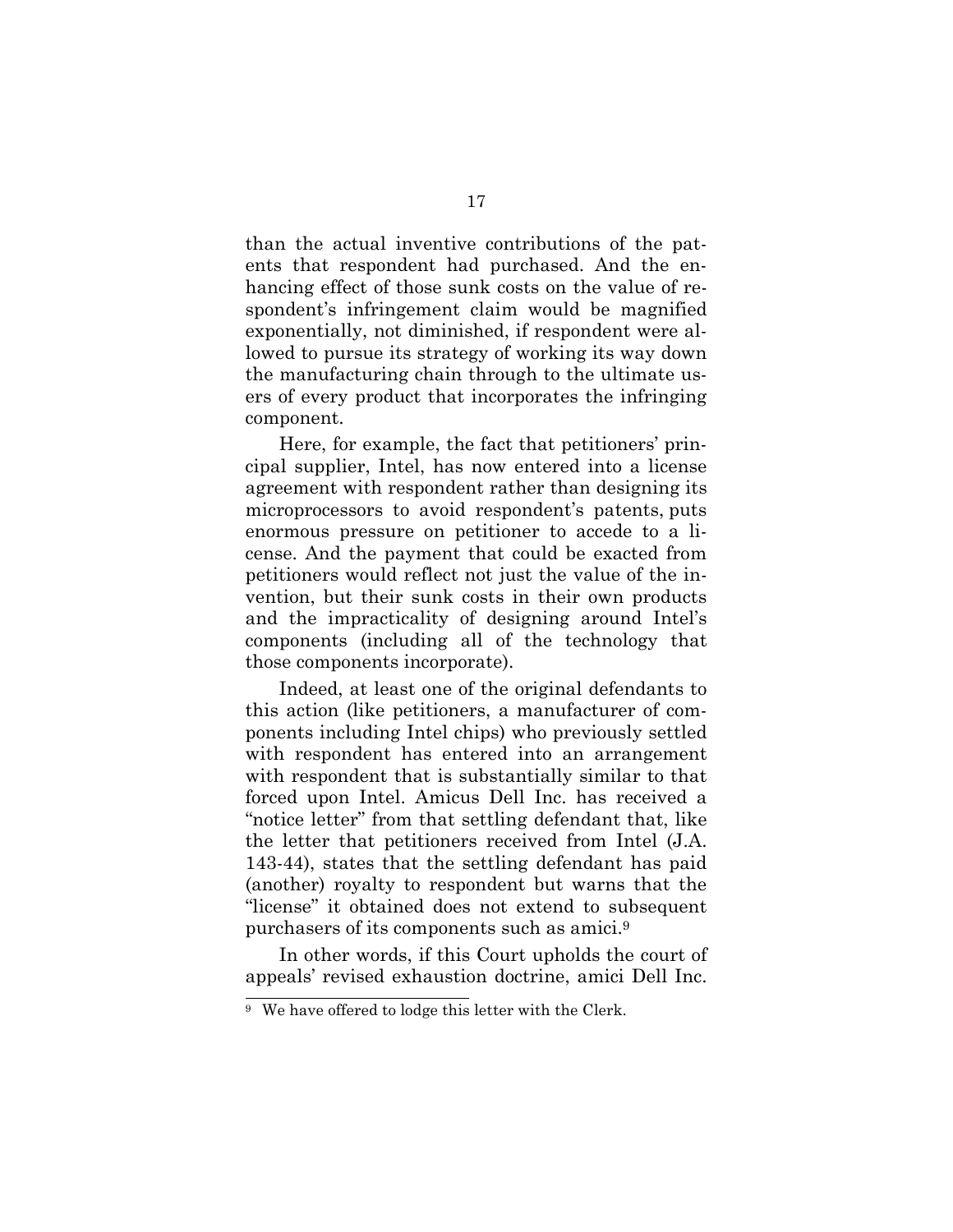and Hewlett-Packard Co. will find themselves bargaining with respondent over the third royalty payment on the same articles. The prior royalties paid by the defendants in this case and by Intel will provide no protection to amici—if Intel's license does not insulate petitioners against respondent's royalty claim, the "licenses" granted to entities in petitioners' position similarly will have no value for downstream firms such as amici. However, respondent's bargaining power with respect to amici will be enhanced because it will be able to leverage the costs that amici have sunk into designing products around Intel technology in general and the components manufactured by the defendants in this case in particular. The reality is that amici would be forced to pay a third duplicative royalty, not a fictional "fair proportional share" of the total royalty due to LGE.

Furthermore, there is no reason to think that this process would stop with amici. Under the Federal Circuit's opinion, respondent could require amici to accept a limited license and then proceed to extract another layer of royalties from retailers and end-users who purchase amici's computers. With appropriate contracting, and perhaps even without notice to consumers, the opinion below would allow respondent to extract an annual licensing fee on every computer with Intel microprocessors inside.

In short, the notion that underlies the Federal Circuit's doctrine of "intent based" patent exhaustion—that there will be a series of negotiations during which each entity that owns or uses the invention throughout the manufacturing process (and, thereafter, uses a "finished" product containing the invention) will pay its fair share of the royalty due to the patent owner—is simply false. Instead, the regime established by the Federal Circuit allows a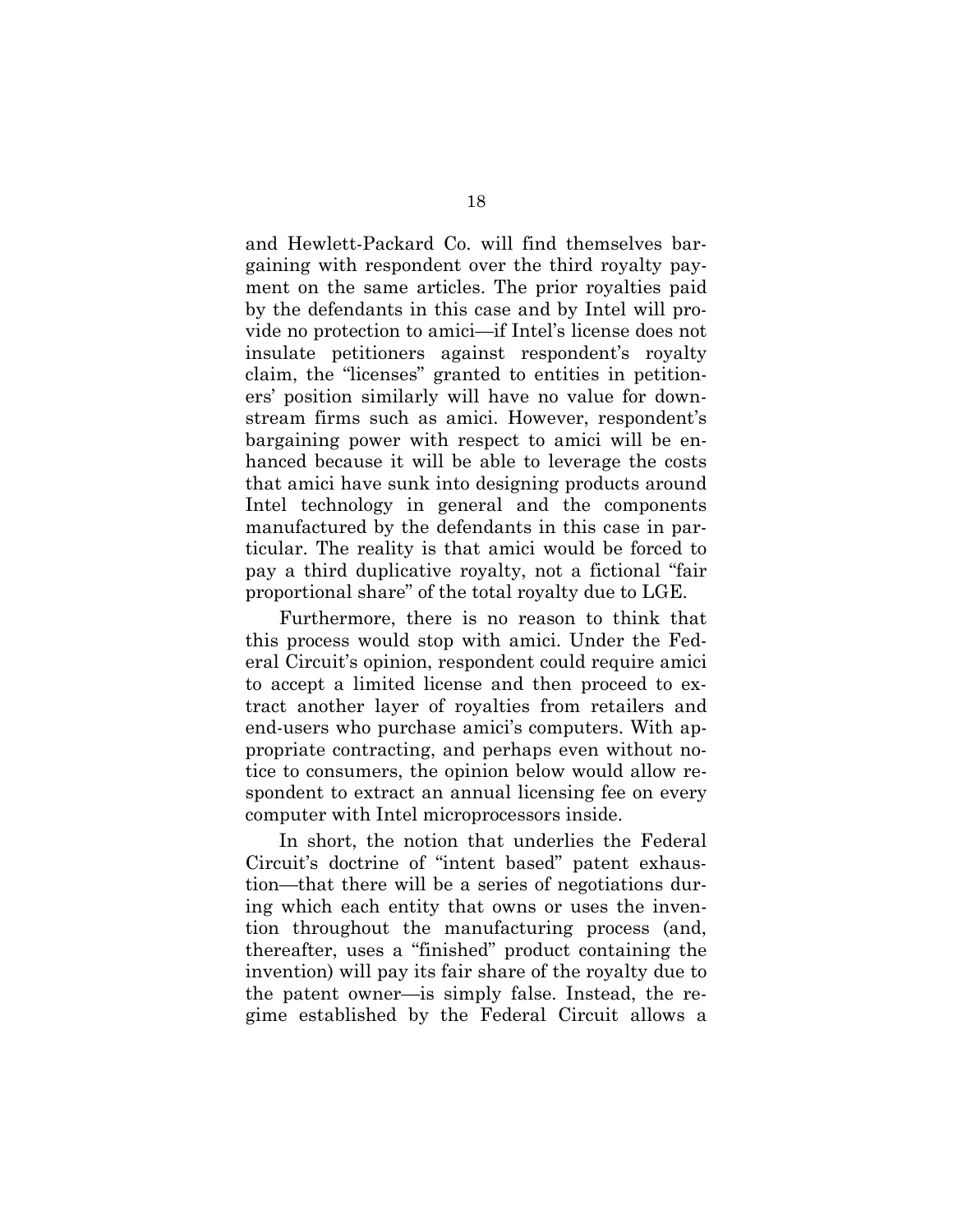clever patent owner to extract substantially increased royalties each time that an article practicing its patent changes hands by exploiting the costs that downstream firms and users have sunk into the technology of their upstream suppliers.

2. The effect of the Federal Circuit's rule is even more draconian in the case of patents alleged to be infringed by products and services that comply with voluntarily-adopted industry standards—a claim that typically is not advanced until after the standard is adopted. E.g., FTC REPORT, Ch. 2, at 22.<sup>10</sup> In that context, every entity that either produces an article in compliance with the standard or uses such an article would be obliged to pay royalties to avoid an infringement action, even if the initial manufacturer of the article had entered into a license agreement, as long as the patent owner imposed a condition on that agreement. The multiplication of infringement liability that would result is staggering.

And this phenomenon is certain to be exacerbated by the recent development of "[a]n industry \* \* \* in which firms use patents not as a basis for

 $10$  These claims are asserted with considerable frequency. E.g., Matt Hines, Graphics Patent Suit Targets Dell, Others, CNET News.com (Apr. 23, 2004) (available at http://tinyurl.com/ae73h) (describing a series of over 30 lawsuits claiming infringement for use of the JPEG digital image standard); Glen Fest, Patently Unaware, Bank Technology News, at 28 (April 2006) (available at http://tinyurl.com/yrxdhv) (describing over 70 infringement claims asserted against financial institutions for use of federally-mandated remote check imaging and processing technology); Peter Judge, Wi-Fi world under threat from Symbol patent: Wireless vendor to seek license fees from all Wi-Fi equipment vendors, Techworld.com (Sep. 23, 2004) (available at http://tinyurl.com/gjt2s) (describing company's claim that the Wi-Fi communication standard infringes its patent).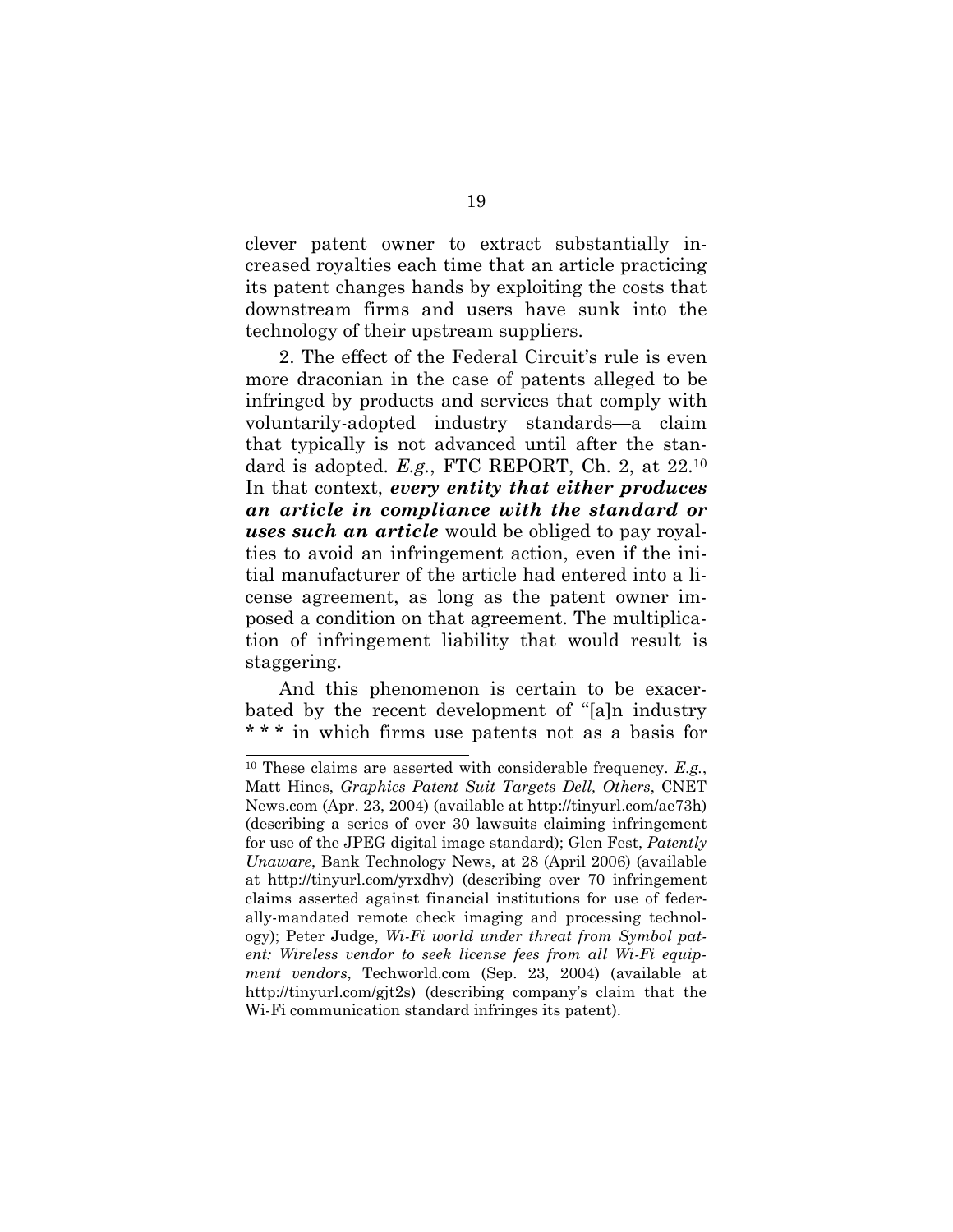producing and selling goods but, instead, primarily for obtaining licensing fees." eBay Inc. v. MercExchange, L.L.C., 126 S. Ct. 1837, 1842 (2006) (Kennedy, J., concurring); see also FTC REPORT, Ch. 2, at 31 (discussing significant growth of "patent litigation firms," entities that "buy patents from other companies (particularly bankrupt ones) not to practice but to assert against others" in infringement actions). "For these firms, [typical patent remedies] can be employed as a bargaining tool to charge exorbitant fees to companies that seek to buy licenses to practice the patent." *Ibid*.<sup>11</sup>

3. It is no answer that a manufacturer can choose to contest the patent claim rather than pay the royalty. Patent infringement claims are easy to assert, but difficult to disprove. Especially in the technology context, the validity of a patent—as well as its legitimate boundaries—sometimes may be difficult to determine, which allows the assertion of extremely tenuous claims. E.g., James Bessen & Michael J. Meurer, Lessons for Patent Policy from Empirical Research on Patent Litigation, 9 LEWIS & CLARK L. REV. 1, 16 (2005) ("[C]ourt errors are difficult to avoid in patent litigation, because claim interpretation is complex and it is difficult for fact-finders to assess evidence of infringement. Thus, a deserving defendant may face a significant risk of liability.").

Moreover, patent-infringement litigation is unusually expensive. According to a recent survey, the cost of litigating a patent-infringement case with less than \$1 million at risk was approximately \$350,000

<sup>11</sup> Patent litigation firms typically do not assert infringement claims until the target of the claim has brought a product to market so that they can maximize the value of the infringement claim. Mark A. Lemley & Kimberly A. Moore, Ending Abuse of Patent Continuations, 84 B.U. L. REV. 63, 69 (2004).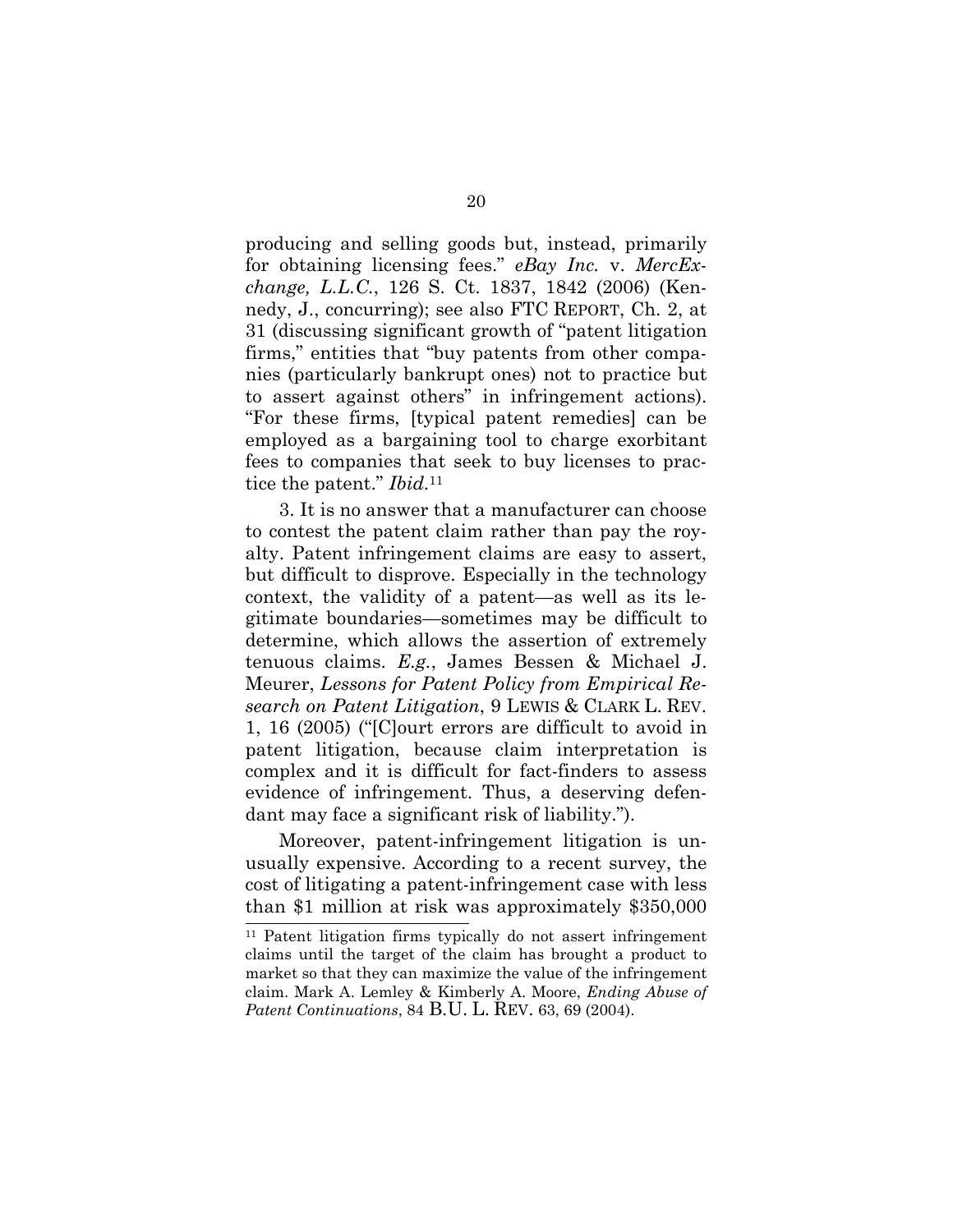through discovery and \$600,000 through trial and appeal; the median cost of participating in a case involving between \$1 million and \$25 million at risk was approximately \$1.25 million through discovery and \$2.5 million through trial and appeal. When more than \$25 million is at risk, the median cost was approximately \$3 million through discovery and \$5 million through trial and appeal. Am. Intellectual Prop. Law Ass'n, REPORT OF THE ECONOMIC SURVEY 25 (2007).

Aside from the substantial litigation costs, the magnitude and unpredictability of a potential judgment makes the trial of an infringement case a daunting prospect. Since 2000, the median amount of damages awarded in patent cases following a bench trial has been \$1.9 million. See PriceWaterhouse-Coopers, 2006 PATENT AND TRADEMARK DAMAGES STUDY 3. Trial before a jury is even riskier: during the same period, the median jury award was \$8 million—more than four times the median bench award. Of course, the costs of litigation will appear even more prohibitive when the target of an infringement claim has purchased the article in question from a firm that already has paid the patent holder a royalty, which may be interpreted as conceding that its product infringes the patent.

These outcomes are not sensible patent policy. This Court always has been clear that "the promotion of the progress of science and the useful arts is the 'main object' [of the patent system]; reward of inventors is secondary and merely a means to that end." Masonite, 316 U.S. at 278 (quoting Pennock v. Dialogue, 27 U.S. (2 Pet.) 1, 19 (1829) (citations omitted)). Allowing the patent owner to multiply its recovery by extracting a new, duplicative royalty at each stage of ownership—based not on the value of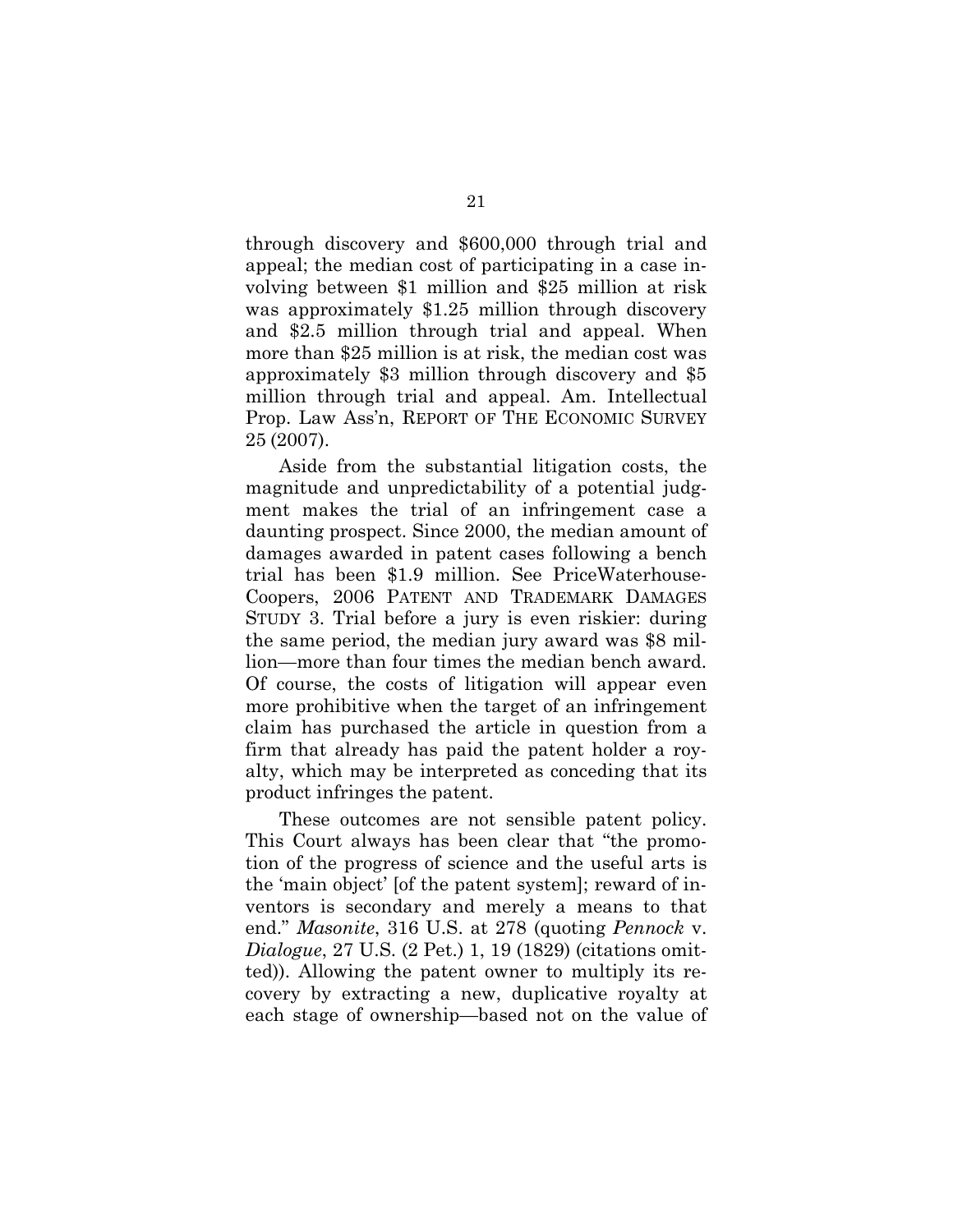the invention but on the target's sunk costs and prospective litigation expenses—does not promote the progress of science and the useful arts and thus does not serve the purposes of the patent system.

Rather, the only "benefit" of the Federal Circuit's regime is to enhance patent owners' ability to exploit the threat of litigation and other transaction costs to obtain excessive royalties. Justice Kennedy recognized this threat in his concurring opinion in  $eBay$ , observing that legal rules often "can be employed as a bargaining tool to charge exorbitant fees to companies that seek to buy licenses to practice the patent." 126 S. Ct. at 1842. The sole effect of the novel legal rule adopted by the Federal Circuit is to facilitate that illegitimate conduct.

This Court should reaffirm its settled patent exhaustion jurisprudence and thereby preclude the revision of patent law to impose what amounts to a technology tax at every level of the manufacturing process.

## C. Patent Owners Can Enforce Conditions On A Sale Through Contract Law, And Should Not Be Given The Added Coercive Power Of Patent Law.

The patent exhaustion doctrine does not restrict a patent owner's ability to contract. Patent owners remain free to place conditions on the sale of patented articles, but those conditions "must stand on the same footing  $**$  as like stipulations with respect to unpatented commodities." Univis Lens, 316 U.S. at 251; see also Keeler, 157 U.S. at 666 (whether a patent owner can impose conditions on the postsale use and enjoyment of a patented article is "a question of contract, and not [a question] under the inherent meaning and effect of the patent laws"). The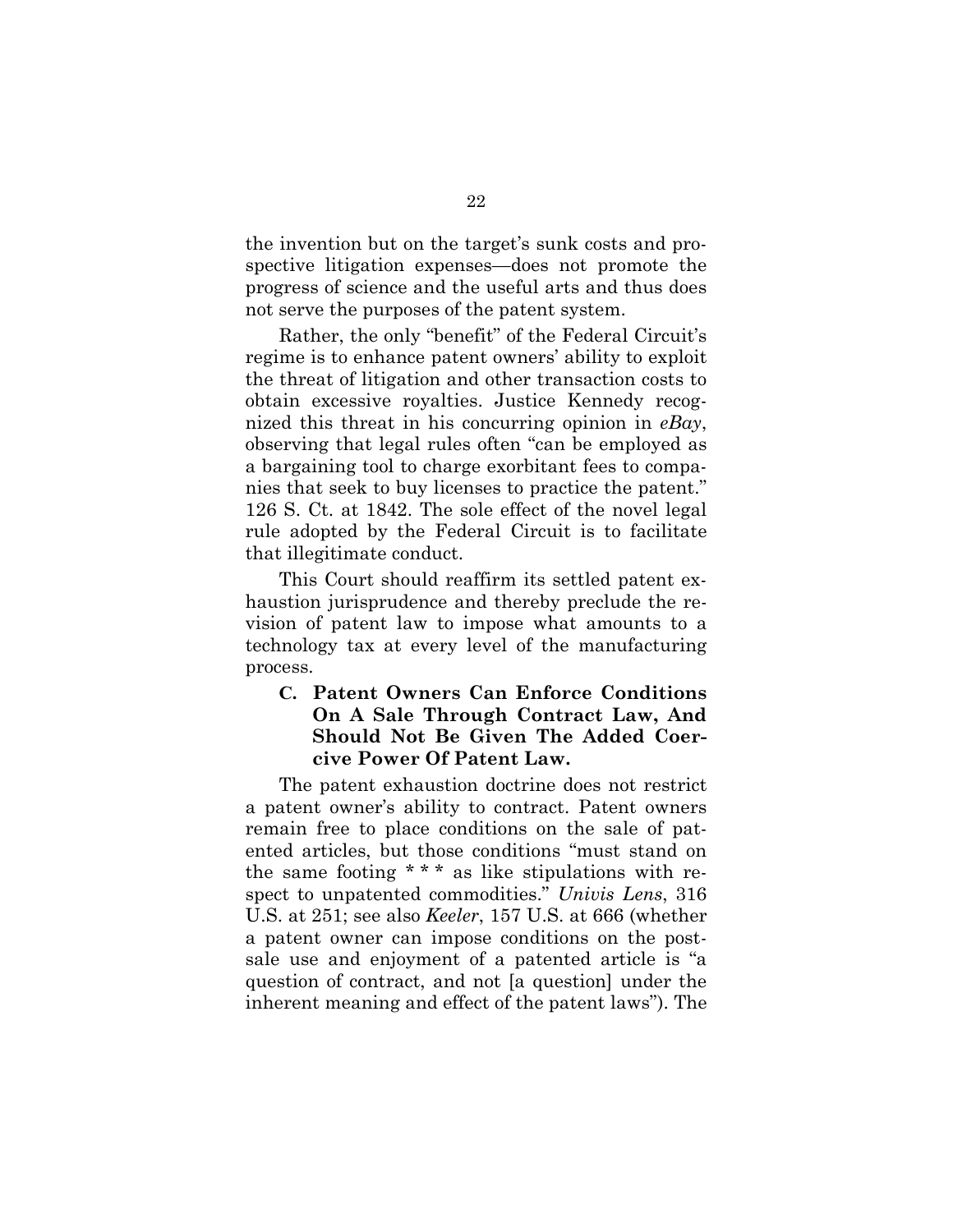distinction between enforcing a condition under contract law and patent law is not a mere formality; it has significant legal consequences and for this reason as well the Federal Circuit erred by transforming the exhaustion doctrine into a rule of contract interpretation.

First, patent law would allow the patent owner to enforce conditions such as those asserted by respondent in the absence of contractual privity. The patent owner could prevent downstream owners from using the article even though it was not in privity with those owners. As petitioners note (Pet. Br. 46- 49), the Federal Circuit has authorized a generally prohibited form of property: servitudes that run with chattels. That confers an enormous new benefit on patent owners. We already have discussed (at 14-19) that by bringing separate infringement actions against each successive owner in a manufacturing chain, a patent owner can expand significantly the power of its patent—a strategy that would allow it to extract a greater total royalty than it otherwise could and at the same time impede the progress of the useful arts.

Second, recourse to the patent laws allows a patent owner to invoke the significant threat of an injunction when enforcing a downstream condition. See 35 U.S.C. § 283. As Justice Kennedy recently stated, "an injunction, and the potentially serious sanctions arising from its violation, can be employed as a bargaining tool to charge exorbitant fees to companies that seek to buy licenses to practice the patent."  $e$ Bay, 126 S. Ct. at 1842 (Kennedy, J., concurring). Particularly when, as here, "the patented invention is but a small component of the product the companies seek to produce," the threat of an injunction that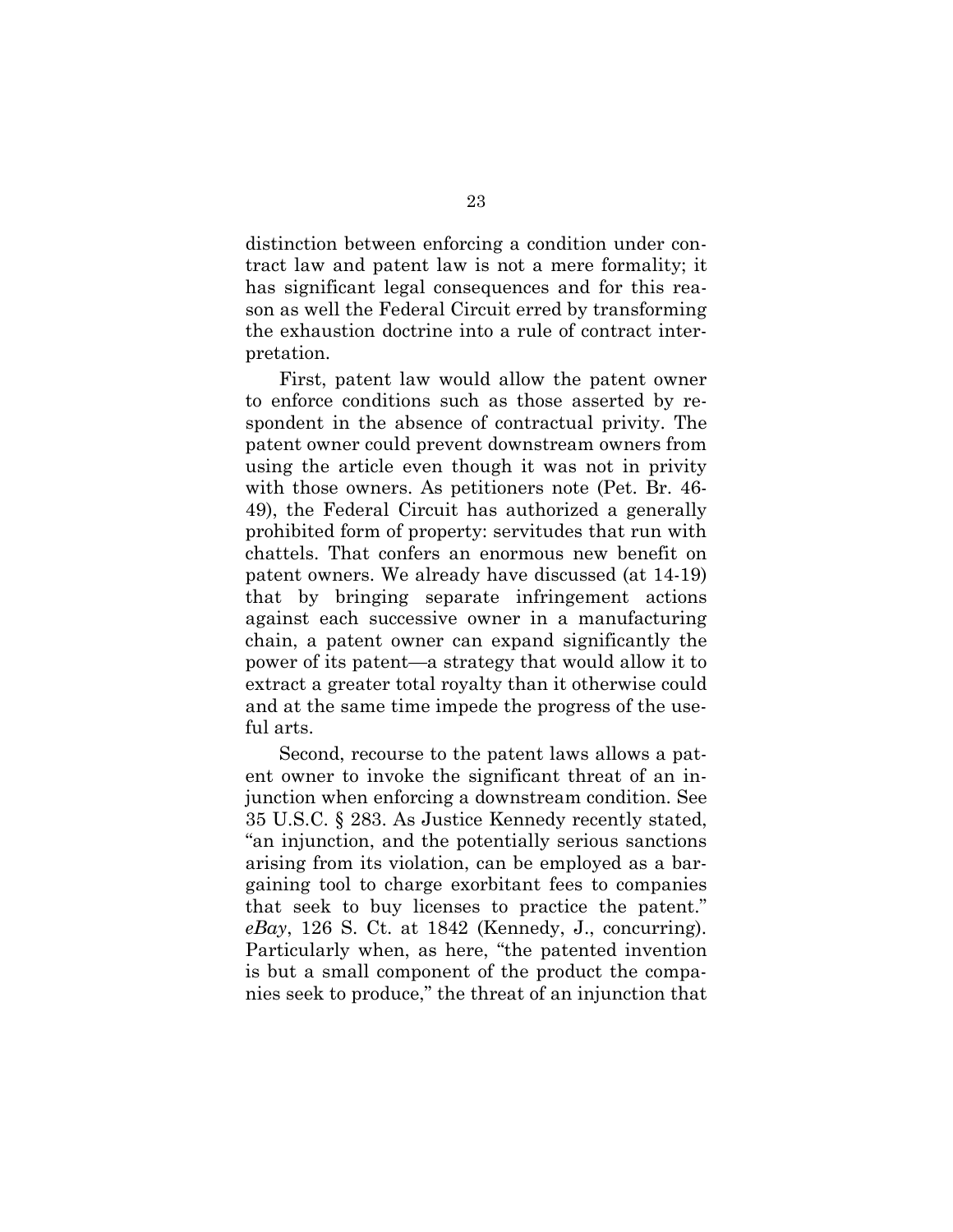affects the entire product can create "undue leverage in negotiations." Ibid.

Third, enforcement of a condition under the patent laws carries the threat of increased damages and attorneys' fees if there is a finding of willful infringement. See 35 U.S.C. §§ 284 & 285. The practical risk of such a finding could well be greater in situations in which an upstream owner of the article already has paid the patent owner a royalty, which may be interpreted as conceding that its product infringes the patent. A downstream owner might worry that the fact-finder in an infringement action would be influenced by the existence of the upstream licensing agreement, concluding that the downstream user had clear notice of infringement. The leverage that this concern gives to the patent owner will only increase as it works its way down the manufacturing and distribution chains, acquiring more license agreements.

Fourth, by allowing the patent owner to impose downstream conditions under the protection of the patent law, the Federal Circuit's rule may authorize anticompetitive conduct that otherwise would be prohibited by the antitrust laws. As the Solicitor General pointed out, "[t]he Federal Circuit's approach also has the potential to erode downstream competition by permitting patentees to avoid antitrust scrutiny of restrictions on the use and resale of products embodying their inventions." U.S. Cert. Am Br. 18.

 There is no reason that patent owners should be afforded these excess abilities, over and above those available to every other contracting party, when enforcing a downstream condition on the sale of an article.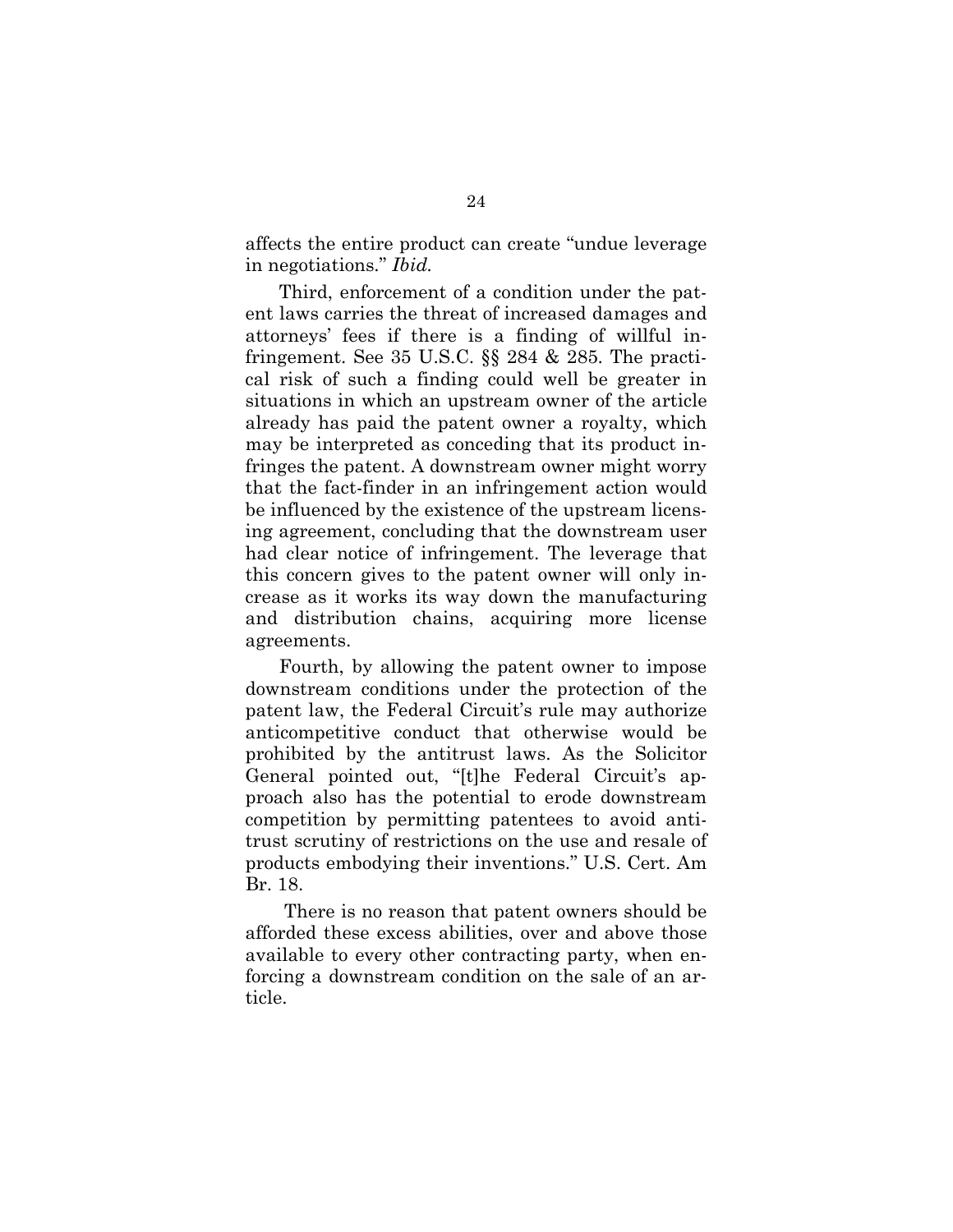## II. THERE IS NO EXCEPTION TO THE EX-HAUSTION DOCTRINE FOR METHOD CLAIMS ASSOCIATED WITH A PATENTED ARTICLE.

Patents may include "apparatus" claims, that describe the technical components necessary to create certain functionality, and "method" claims, that describe the use of those components to achieve that functionality. "It is commonplace that the claims defining some inventions can by competent draftsmanship be directed to either a method or an apparatus." Bandag, Inc. v. Al Bolser's Tire Stores, Inc., 750 F.2d 903, 922 (Fed. Cir. 1984). Respondent's patents contain both apparatus and method claims.

The Federal Circuit erroneously held that none of respondent's claims, apparatus or method, were exhausted here because the sales of the patented articles were conditional. But the court's statement that the sale of a patented article can **never** exhaust a method claim in the patent relating to that article (Pet. App. 6a) is just as inconsistent with this Court's jurisprudence and would have the very same adverse practical effects. It therefore should be explicitly rejected by this Court.

Under the Federal Circuit's rule, every patentee could entirely avoid the patent exhaustion doctrine simply by adding to the patent application a method claim describing the intended use of the article described in the apparatus claim. The patent owner could then pursue the multiple-royalty-extraction strategy described above by selling the patented article—obtaining a royalty payment from the first purchaser (or the licensed manufacturer)—and then requiring subsequent purchasers of the patented article to obtain a license for practicing the method claim. (Although the first sale might exhaust the ap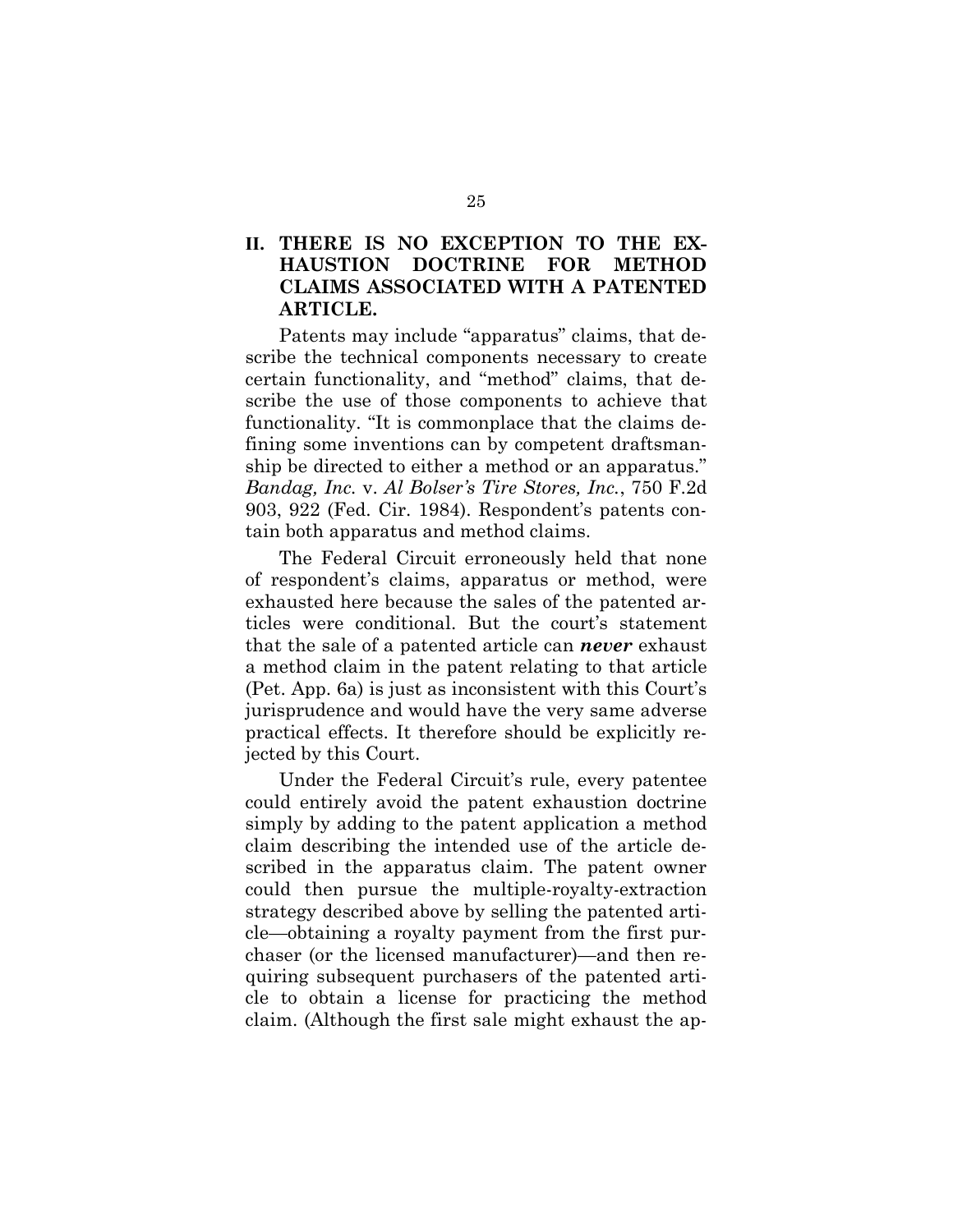paratus claim, it could never—according to the Federal Circuit—exhaust the method claim.) The patent owner thus would be able to obtain a second, third, and forth royalty for the very same inventive contribution. That strategy would create the same unjustified transaction costs as the Federal Circuit's eviscerated patent exhaustion doctrine and, like the Federal Circuit's regime, would serve no purpose under the patent laws.

To prevent this absurd result, the Court should adopt the common-sense rule that the exhaustion of an apparatus claim upon the first authorized sale of a patented article also exhausts any method claim that describes the intended use and enjoyment of that apparatus claim.12 That rule, consistent with this Court's patent exhaustion jurisprudence, would

<sup>12</sup> The decisions cited by the Federal Circuit to support its categorical exclusion of all method claims from the exhaustion doctrine in fact are more consistent with the rule that we propose. In one case, the plaintiff owned a patent that described a method of refinishing tires but had no apparatus claims related to the equipment used to carry out that method. Bandag, 750 F.2d at 923-24. Accordingly, the method claim represented an independent inventive contribution for which the plaintiff had not yet received its full royalty (it did not simply describe the intended use and enjoyment of an exhausted apparatus claim). In the other case, the plaintiff owned a patent that covered certain window components and a patent that covered a method for turning window components into a finished window. Glass Equip. Dev., Inc. v. Besten, Inc., 174 F.3d 1337, 1339-40 (Fed. Cir. 1999). For years, the infringing party purchased the plaintiff's components and used them to create finished windows through a **non-infringing** method. *Ibid*. In other words, the plaintiff's method claim did not simply describe the intended use and enjoyment of the exhausted apparatus claims in its window components; it described a novel and independently inventive method of creating a window (entitling the patentee to a second royalty for that separate inventive contribution).